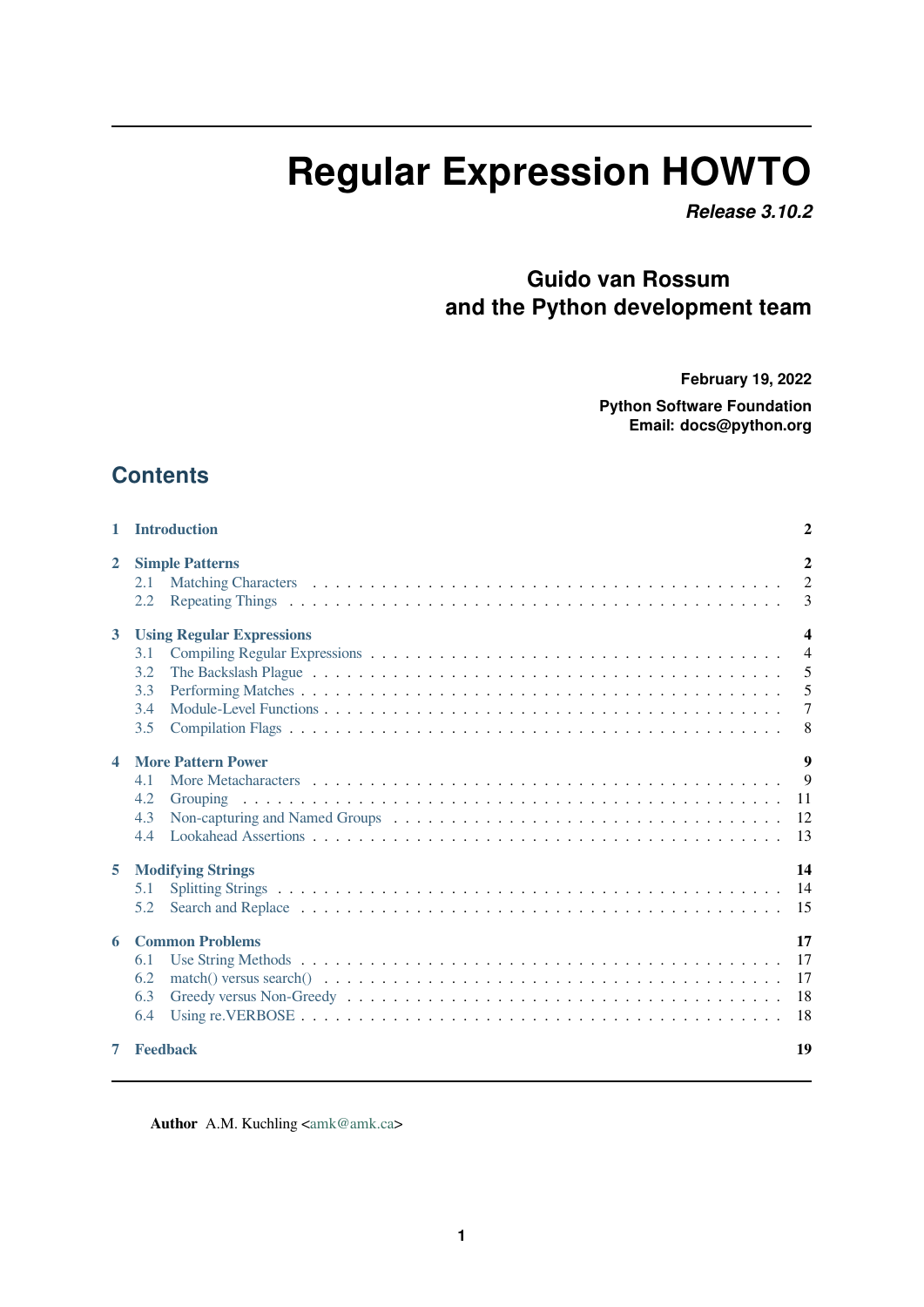#### **Abstract**

This document is an introductory tutorial to using regular expressions in Python with the remodule. It provides a gentler introduction than the corresponding section in the Library Reference.

### <span id="page-1-0"></span>**1 Introduction**

Regular expressions (called REs, or regexes, or regex patterns) are essentially a tiny, highly specialized programming language embedded inside Python and made available through the re module. Using this little language, you specify the rules for the set of possible strings that you want to match; this set might contain English sentences, or e-mail addresses, or TeX commands, or anything you like. You can then ask questions such as "Does this string match the pattern?", or "Is there a match for the pattern anywhere in this string?". You can also use REs to modify a string or to split it apart in various ways.

Regular expression patterns are compiled into a series of bytecodes which are then executed by a matching engine written in C. For advanced use, it may be necessary to pay careful attention to how the engine will execute a given RE, and write the RE in a certain way in order to produce bytecode that runs faster. Optimization isn't covered in this document, because it requires that you have a good understanding of the matching engine's internals.

The regular expression language is relatively small and restricted, so not all possible string processing tasks can be done using regular expressions. There are also tasks that *can* be done with regular expressions, but the expressions turn out to be very complicated. In these cases, you may be better off writing Python code to do the processing; while Python code will be slower than an elaborate regular expression, it will also probably be more understandable.

### <span id="page-1-1"></span>**2 Simple Patterns**

We'll start by learning about the simplest possible regular expressions. Since regular expressions are used to operate on strings, we'll begin with the most common task: matching characters.

For a detailed explanation of the computer science underlying regular expressions (deterministic and nondeterministic finite automata), you can refer to almost any textbook on writing compilers.

### <span id="page-1-2"></span>**2.1 Matching Characters**

Most letters and characters will simply match themselves. For example, the regular expression test will match the string test exactly. (You can enable a case-insensitive mode that would let this RE match Test or TEST as well; more about this later.)

There are exceptions to this rule; some characters are special *metacharacters*, and don't match themselves. Instead, they signal that some out-of-the-ordinary thing should be matched, or they affect other portions of the RE by repeating them or changing their meaning. Much of this document is devoted to discussing various metacharacters and what they do.

Here's a complete list of the metacharacters; their meanings will be discussed in the rest of this HOWTO.

 $$ * + ? { } [ ] \ \setminus ] \ ( )$ 

The first metacharacters we'll look at are [ and ]. They're used for specifying a character class, which is a set of characters that you wish to match. Characters can be listed individually, or a range of characters can be indicated by giving two characters and separating them by a '-'. For example, [abc] will match any of the characters a, b, or c; this is the same as  $[a-c]$ , which uses a range to express the same set of characters. If you wanted to match only lowercase letters, your RE would be  $[a-z]$ .

Metacharacters are not active inside classes. For example, [akm\$] will match any of the characters 'a', 'k', 'm', or '  $\frac{1}{5}$ '; '  $\frac{1}{5}$ ' is usually a metacharacter, but inside a character class it's stripped of its special nature.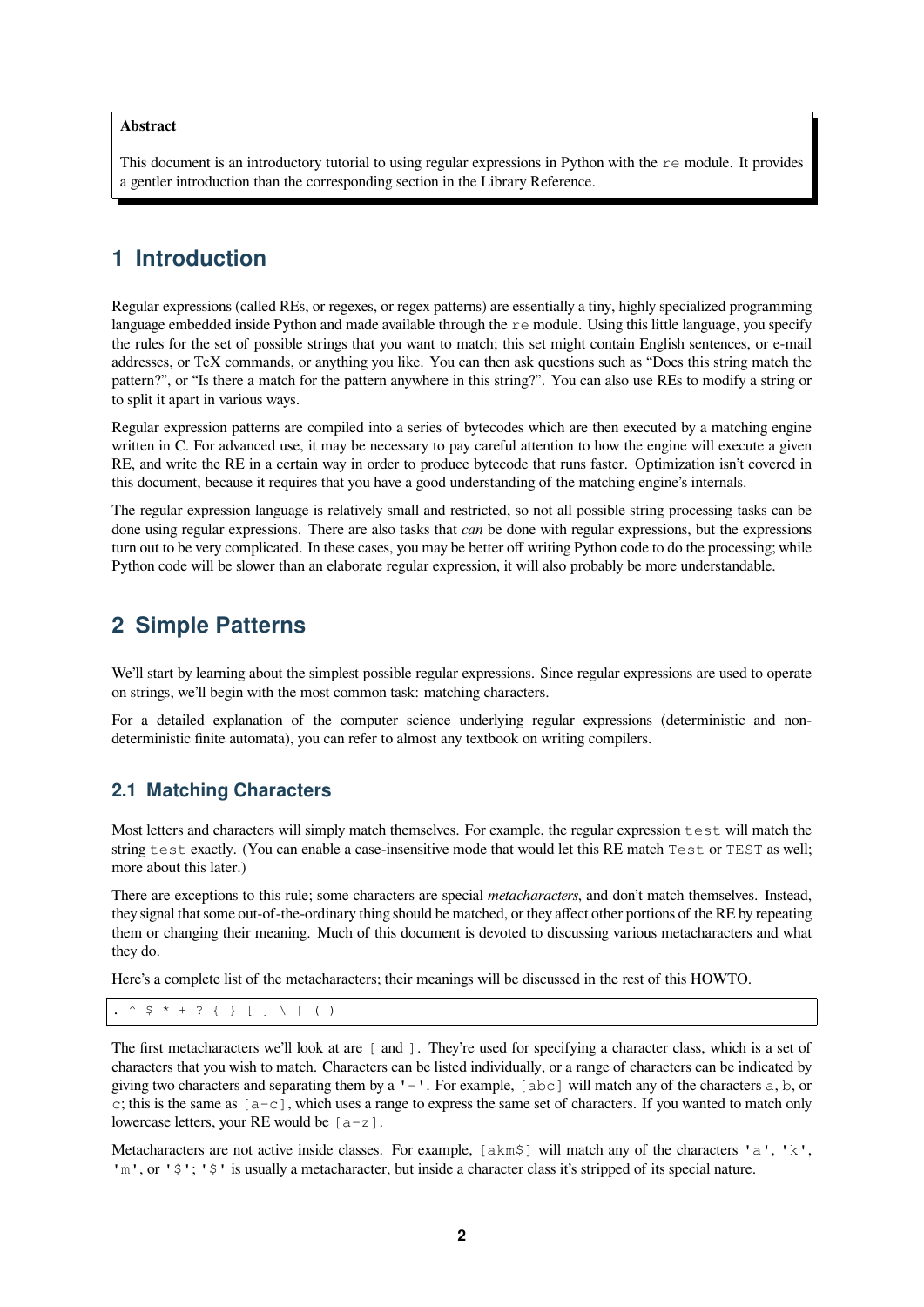You can match the characters not listed within the class by *complementing* the set. This is indicated by including a '<sup> $\sim$ </sup>' as the first character of the class. For example, [^5] will match any character except '5'. If the caret appears elsewhere in a character class, it does not have special meaning. For example: [5^] will match either a '5' or a  $\mathbf{I} \wedge \mathbf{I}$ .

Perhaps the most important metacharacter is the backslash, \. As in Python string literals, the backslash can be followed by various characters to signal various special sequences. It's also used to escape all the metacharacters so you can still match them in patterns; for example, if you need to match a  $\lceil$  or  $\setminus$ , you can precede them with a backslash to remove their special meaning:  $\[\ \]$  or  $\[\ \]$ .

Some of the special sequences beginning with '\' represent predefined sets of characters that are often useful, such as the set of digits, the set of letters, or the set of anything that isn't whitespace.

Let's take an example:  $\wedge w$  matches any alphanumeric character. If the regex pattern is expressed in bytes, this is equivalent to the class  $[a-zA-Z0-9]$ . If the regex pattern is a string,  $\forall w$  will match all the characters marked as letters in the Unicode database provided by the unicodedata module. You can use the more restricted definition of  $\wedge$  in a string pattern by supplying the re. ASCII flag when compiling the regular expression.

The following list of special sequences isn't complete. For a complete list of sequences and expanded class definitions for Unicode string patterns, see the last part of Regular Expression Syntax in the Standard Library reference. In general, the Unicode versions match any character that's in the appropriate category in the Unicode database.

 $\ddot{o}$  Matches any decimal digit; this is equivalent to the class  $[0-9]$ .

 $\Delta$ **D** Matches any non-digit character; this is equivalent to the class  $[^{\circ}0-9]$ .

**\s** Matches any whitespace character; this is equivalent to the class  $[\n\text{tr}\r(\text{tr}\r(\text{tr}\r(\text{tr}\r(\text{tr}\r(\text{tr}\r(\text{tr}\r(\text{tr}\r(\text{tr}\r(\text{tr}\r(\text{tr}\r(\text{tr}\r(\text{tr}\r(\text{tr}\r(\text{tr}\r(\text{tr}\r(\text{tr}\r(\text{tr}\r(\text{tr}\r(\text{tr}\r(\text{tr}\r(\text{tr}\r(\text{tr}\r(\text{tr}\r(\text{$ 

**\S** Matches any non-whitespace character; this is equivalent to the class  $[\wedge \ \t\setminus \t\setminus \r\setminus \text{f}\vee]$ .

**\w** Matches any alphanumeric character; this is equivalent to the class [a-zA-Z0-9\_].

**\W** Matches any non-alphanumeric character; this is equivalent to the class  $[^a = zA - zA - 9$  ].

These sequences can be included inside a character class. For example,  $[\S, \ldots]$  is a character class that will match any whitespace character, or ',' or '.'.

The final metacharacter in this section is .. It matches anything except a newline character, and there's an alternate mode (re.DOTALL) where it will match even a newline. . is often used where you want to match "any character".

### <span id="page-2-0"></span>**2.2 Repeating Things**

Being able to match varying sets of characters is the first thing regular expressions can do that isn't already possible with the methods available on strings. However, if that was the only additional capability of regexes, they wouldn't be much of an advance. Another capability is that you can specify that portions of the RE must be repeated a certain number of times.

The first metacharacter for repeating things that we'll look at is  $\star$ .  $\star$  doesn't match the literal character ' $\star$ '; instead, it specifies that the previous character can be matched zero or more times, instead of exactly once.

For example, ca\*t will match 'ct' (0 'a' characters), 'cat' (1 'a'), 'caaat' (3 'a' characters), and so forth.

Repetitions such as  $*$  are *greedy*; when repeating a RE, the matching engine will try to repeat it as many times as possible. If later portions of the pattern don't match, the matching engine will then back up and try again with fewer repetitions.

A step-by-step example will make this more obvious. Let's consider the expression a [bcd]  $*$ b. This matches the letter 'a', zero or more letters from the class [bcd], and finally ends with a 'b'. Now imagine matching this RE against the string 'abcbd'.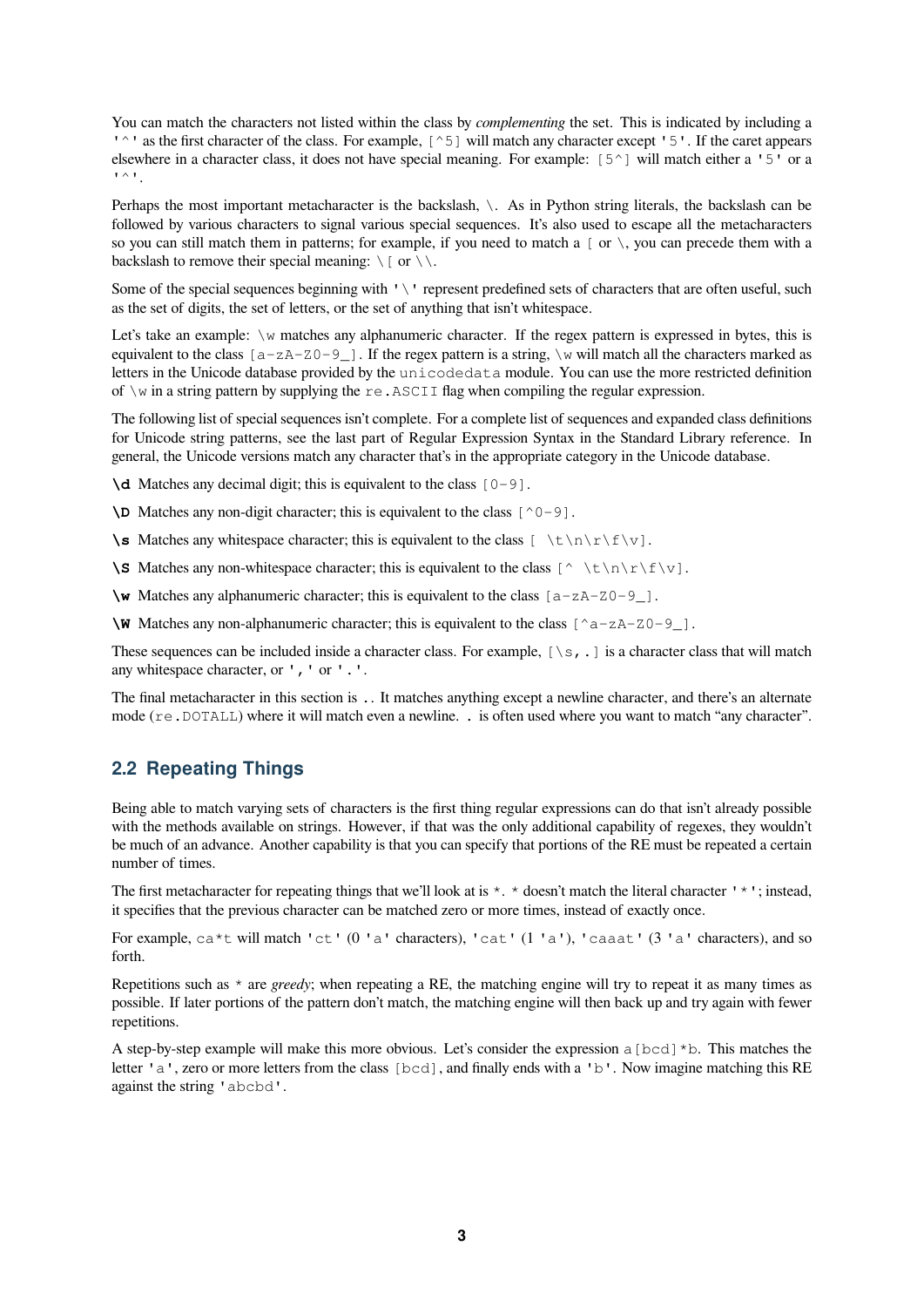| <b>Step</b> | Matched | Explanation                                                                                                        |
|-------------|---------|--------------------------------------------------------------------------------------------------------------------|
|             | a       | The a in the RE matches.                                                                                           |
| 2           | abcbd   | The engine matches [bcd] $\star$ , going as far as it can, which is to the end of the string.                      |
| 3           | Failure | The engine tries to match b, but the current position is at the end of the string, so it fails.                    |
|             | abcb    | Back up, so that $[\text{bcd}]$ * matches one less character.                                                      |
| -5          | Failure | Try $\triangleright$ again, but the current position is at the last character, which is a ' $d'$ .                 |
| 6           | abc     | Back up again, so that $[\text{bcd}]$ * is only matching bc.                                                       |
| -6          | abcb    | Try $\triangleright$ again. This time the character at the current position is $\triangleright$ ', so it succeeds. |

The end of the RE has now been reached, and it has matched 'abcb'. This demonstrates how the matching engine goes as far as it can at first, and if no match is found it will then progressively back up and retry the rest of the RE again and again. It will back up until it has tried zero matches for  $\lceil \text{bcd} \rceil^*$ , and if that subsequently fails, the engine will conclude that the string doesn't match the RE at all.

Another repeating metacharacter is +, which matches one or more times. Pay careful attention to the difference between \* and +; \* matches *zero* or more times, so whatever's being repeated may not be present at all, while + requires at least *one* occurrence. To use a similar example, ca+t will match 'cat' (1'a'), 'caaat' (3'a's), but won't match 'ct'.

There are two more repeating qualifiers. The question mark character, ?, matches either once or zero times; you can think of it as marking something as being optional. For example, home-?brew matches either 'homebrew' or 'home-brew'.

The most complicated repeated qualifier is  ${m,n}$ , where *m* and *n* are decimal integers. This qualifier means there must be at least *m* repetitions, and at most *n*. For example,  $a/{1,3}$  b will match ' $a/b'$ , ' $a//b'$ , and ' $a//b'$ . It won't match 'ab', which has no slashes, or 'a////b', which has four.

You can omit either *m* or *n*; in that case, a reasonable value is assumed for the missing value. Omitting *m* is interpreted as a lower limit of 0, while omitting *n* results in an upper bound of infinity.

Readers of a reductionist bent may notice that the three other qualifiers can all be expressed using this notation.  $\{0, \}$ is the same as  $\star$ ,  $\{1,\}$  is equivalent to  $+$ , and  $\{0,1\}$  is the same as ?. It's better to use  $\star$ ,  $+$ , or ? when you can, simply because they're shorter and easier to read.

### <span id="page-3-0"></span>**3 Using Regular Expressions**

Now that we've looked at some simple regular expressions, how do we actually use them in Python? The remodule provides an interface to the regular expression engine, allowing you to compile REs into objects and then perform matches with them.

### <span id="page-3-1"></span>**3.1 Compiling Regular Expressions**

Regular expressions are compiled into pattern objects, which have methods for various operations such as searching for pattern matches or performing string substitutions.

```
>>> import re
>>> p = re.compile('ab*')
>>> p
re.compile('ab*')
```
re.compile() also accepts an optional *flags* argument, used to enable various special features and syntax variations. We'll go over the available settings later, but for now a single example will do:

```
>>> p = re.compile('ab*', re.IGNORECASE)
```
The RE is passed to re.compile() as a string. REs are handled as strings because regular expressions aren't part of the core Python language, and no special syntax was created for expressing them. (There are applications that don't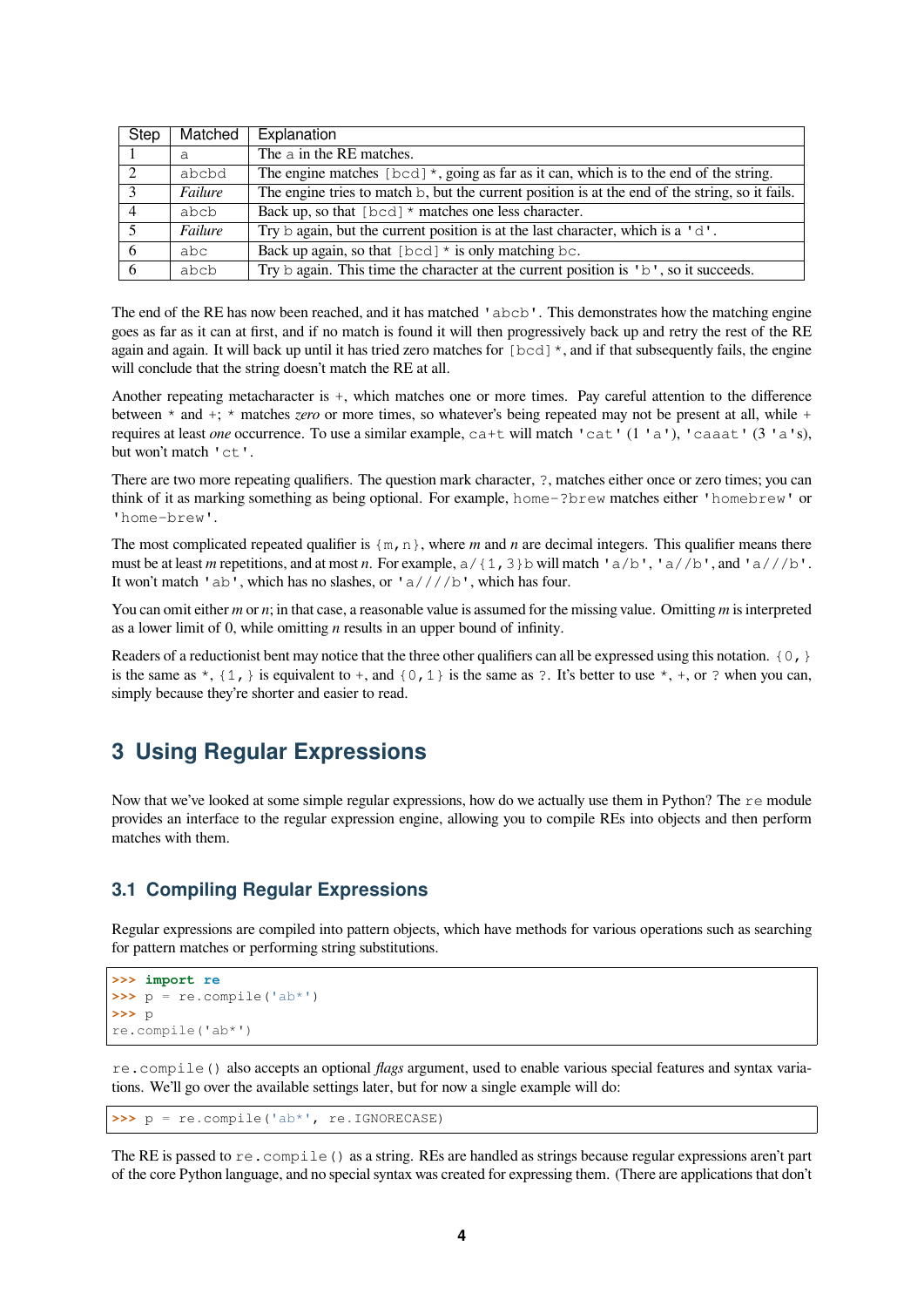need REs at all, so there's no need to bloat the language specification by including them.) Instead, the re module is simply a C extension module included with Python, just like the  $s$ ocket or zlib modules.

Putting REs in strings keeps the Python language simpler, but has one disadvantage which is the topic of the next section.

### <span id="page-4-0"></span>**3.2 The Backslash Plague**

As stated earlier, regular expressions use the backslash character  $( \vee \vee)$  to indicate special forms or to allow special characters to be used without invoking their special meaning. This conflicts with Python's usage of the same character for the same purpose in string literals.

Let's say you want to write a RE that matches the string \section, which might be found in a LaTeX file. To figure out what to write in the program code, start with the desired string to be matched. Next, you must escape any backslashes and other metacharacters by preceding them with a backslash, resulting in the string  $\backslash \setminus$  section. The resulting string that must be passed to re.compile() must be \\section. However, to express this as a Python string literal, both backslashes must be escaped *again*.

| Characters    | Stage                                    |
|---------------|------------------------------------------|
| \section      | Text string to be matched                |
| \\section     | Escaped backslash for $re$ . $compile()$ |
| $"\\\\\\\ \&$ | Escaped backslashes for a string literal |

In short, to match a literal backslash, one has to write ' $\setminus \setminus \setminus$ ' as the RE string, because the regular expression must be  $\setminus$ , and each backslash must be expressed as  $\setminus$  inside a regular Python string literal. In REs that feature backslashes repeatedly, this leads to lots of repeated backslashes and makes the resulting strings difficult to understand.

The solution is to use Python's raw string notation for regular expressions; backslashes are not handled in any special way in a string literal prefixed with 'r', so r"\n" is a two-character string containing '\' and 'n', while "\n" is a one-character string containing a newline. Regular expressions will often be written in Python code using this raw string notation.

In addition, special escape sequences that are valid in regular expressions, but not valid as Python string literals, now result in a DeprecationWarning and will eventually become a SyntaxError, which means the sequences will be invalid if raw string notation or escaping the backslashes isn't used.

| <b>Regular String</b>                   | Raw string              |
|-----------------------------------------|-------------------------|
| $^{\prime\prime}$ ah* $^{\prime\prime}$ | r"ab*"                  |
| $"$ \\\\section"                        | $r''$ \ \section"       |
| $\sqrt{(w+1)s+1/1}$                     | $r''\wedge w+\s + \1''$ |

### <span id="page-4-1"></span>**3.3 Performing Matches**

Once you have an object representing a compiled regular expression, what do you do with it? Pattern objects have several methods and attributes. Only the most significant ones will be covered here; consult the re docs for a complete listing.

| Method/Attribute | Purpose                                                                    |
|------------------|----------------------------------------------------------------------------|
| match()          | Determine if the RE matches at the beginning of the string.                |
| search()         | Scan through a string, looking for any location where this RE matches.     |
| findall()        | Find all substrings where the RE matches, and returns them as a list.      |
| finditer()       | Find all substrings where the RE matches, and returns them as an iterator. |

match() and search() return None if no match can be found. If they're successful, a match object instance is returned, containing information about the match: where it starts and ends, the substring it matched, and more.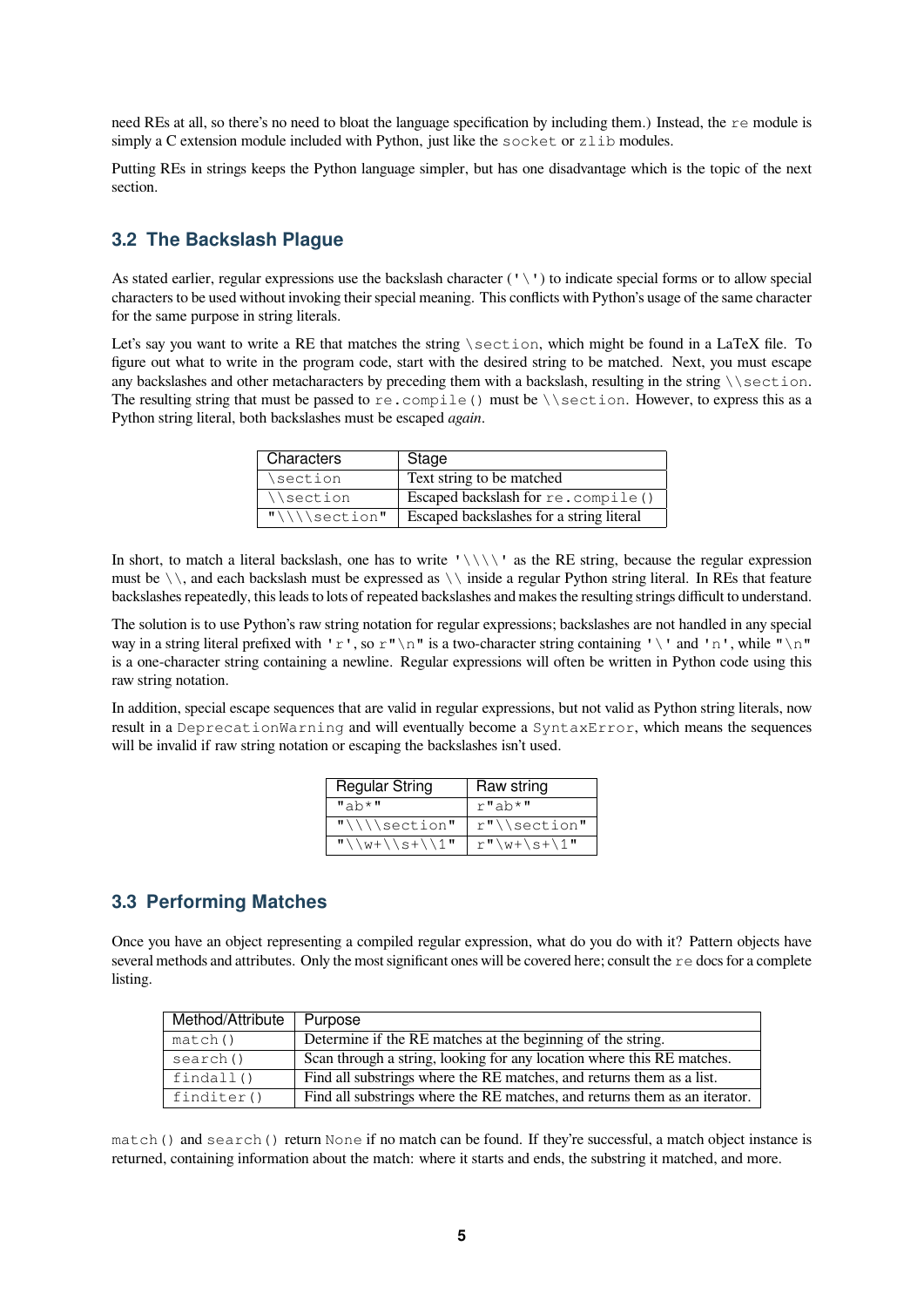You can learn about this by interactively experimenting with the remodule. If you have tkinter available, you may also want to look at Tools/demo/redemo.py, a demonstration program included with the Python distribution. It allows you to enter REs and strings, and displays whether the RE matches or fails. redemo.py can be quite useful when trying to debug a complicated RE.

This HOWTO uses the s[tandard Python interpret](https://github.com/python/cpython/tree/3.10/Tools/demo/redemo.py)er for its examples. First, run the Python interpreter, import the  $r \in \mathbb{R}$ module, and compile a RE:

```
>>> import re
\Rightarrow \Rightarrow p = re.compile('[a-z]+')>>> p
re.compile('[a-z]+')
```
Now, you can try matching various strings against the RE  $[a-z]+$ . An empty string shouldn't match at all, since + means 'one or more repetitions'. match() should return None in this case, which will cause the interpreter to print no output. You can explicitly print the result of match() to make this clear.

```
>>> p.match("")
>>> print(p.match(""))
None
```
Now, let's try it on a string that it should match, such as tempo. In this case, match() will return a match object, so you should store the result in a variable for later use.

```
>>> m = p.match('tempo')
>>> m
<re.Match object; span=(0, 5), match='tempo'>
```
Now you can query the match object for information about the matching string. Match object instances also have several methods and attributes; the most important ones are:

| Method/Attribute | Purpose                                                           |
|------------------|-------------------------------------------------------------------|
| group()          | Return the string matched by the RE                               |
| start()          | Return the starting position of the match                         |
| end()            | Return the ending position of the match                           |
| span()           | Return a tuple containing the (start, end) positions of the match |

Trying these methods will soon clarify their meaning:

```
>>> m.group()
'tempo'
>>> m.start(), m.end()
(0, 5)
>>> m.span()
(0, 5)
```
group() returns the substring that was matched by the RE. start() and end() return the starting and ending index of the match. span() returns both start and end indexes in a single tuple. Since the match() method only checks if the RE matches at the start of a string, start() will always be zero. However, the search() method of patterns scans through the string, so the match may not start at zero in that case.

```
>>> print(p.match('::: message'))
None
>>> m = p.search('::: message'); print(m)
<re.Match object; span=(4, 11), match='message'>
>>> m.group()
'message'
>>> m.span()
(4, 11)
```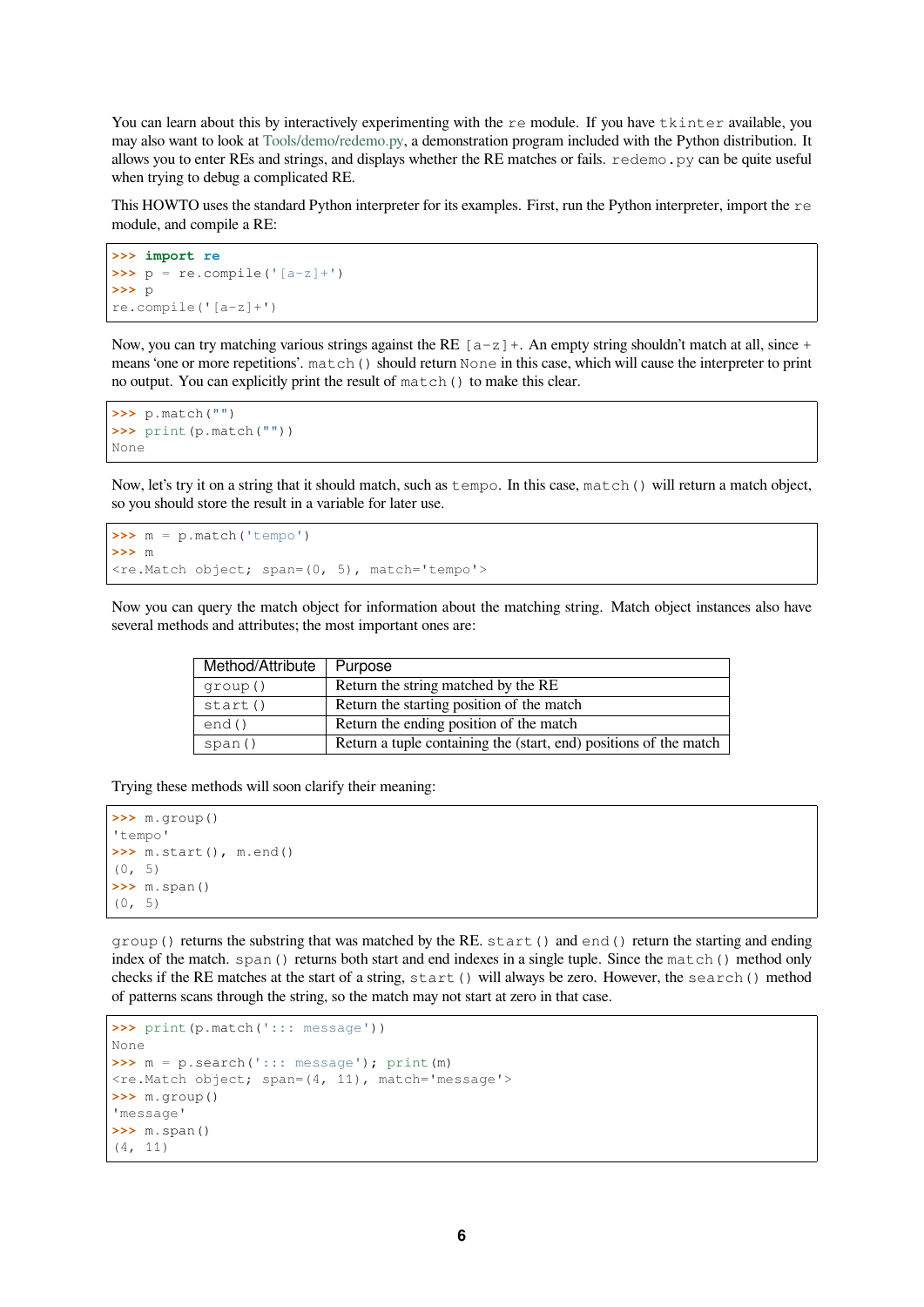In actual programs, the most common style is to store the match object in a variable, and then check if it was None. This usually looks like:

```
p = re.compile( ... )m = p.match( 'string goes here' )
if m:
   print('Match found: ', m.group())
else:
   print('No match')
```
Two pattern methods return all of the matches for a pattern. findall () returns a list of matching strings:

```
\Rightarrow \Rightarrow p = re.compile(r' \ddot{\ddot{\theta}})>>> p.findall('12 drummers drumming, 11 pipers piping, 10 lords a-leaping')
['12', '11', '10']
```
The r prefix, making the literal a raw string literal, is needed in this example because escape sequences in a normal "cooked" string literal that are not recognized by Python, as opposed to regular expressions, now result in a DeprecationWarning and will eventually become a SyntaxError. See *The Backslash Plague*.

findall() has to create the entire list before it can be returned as the result. The finditer() method returns a sequence of match object instances as an iterator:

```
>>> iterator = p.finditer('12 drummers drumming, 11 ... 10 ...')
>>> iterator
<callable_iterator object at 0x...>
>>> for match in iterator:
... print(match.span())
...
(0, 2)
(22, 24)
(29, 31)
```
### **3.4 Module-Level Functions**

<span id="page-6-0"></span>You don't have to create a pattern object and call its methods; the remodule also provides top-level functions called match(), search(), findall(), sub(), and so forth. These functions take the same arguments as the corresponding pattern method with the RE string added as the first argument, and still return either None or a match object instance.

```
>>> print(re.match(r'From\s+', 'Fromage amk'))
None
>>> re.match(r'From\s+', 'From amk Thu May 14 19:12:10 1998')
<re.Match object; span=(0, 5), match='From '>
```
Under the hood, these functions simply create a pattern object for you and call the appropriate method on it. They also store the compiled object in a cache, so future calls using the same RE won't need to parse the pattern again and again.

Should you use these module-level functions, or should you get the pattern and call its methods yourself? If you're accessing a regex within a loop, pre-compiling it will save a few function calls. Outside of loops, there's not much difference thanks to the internal cache.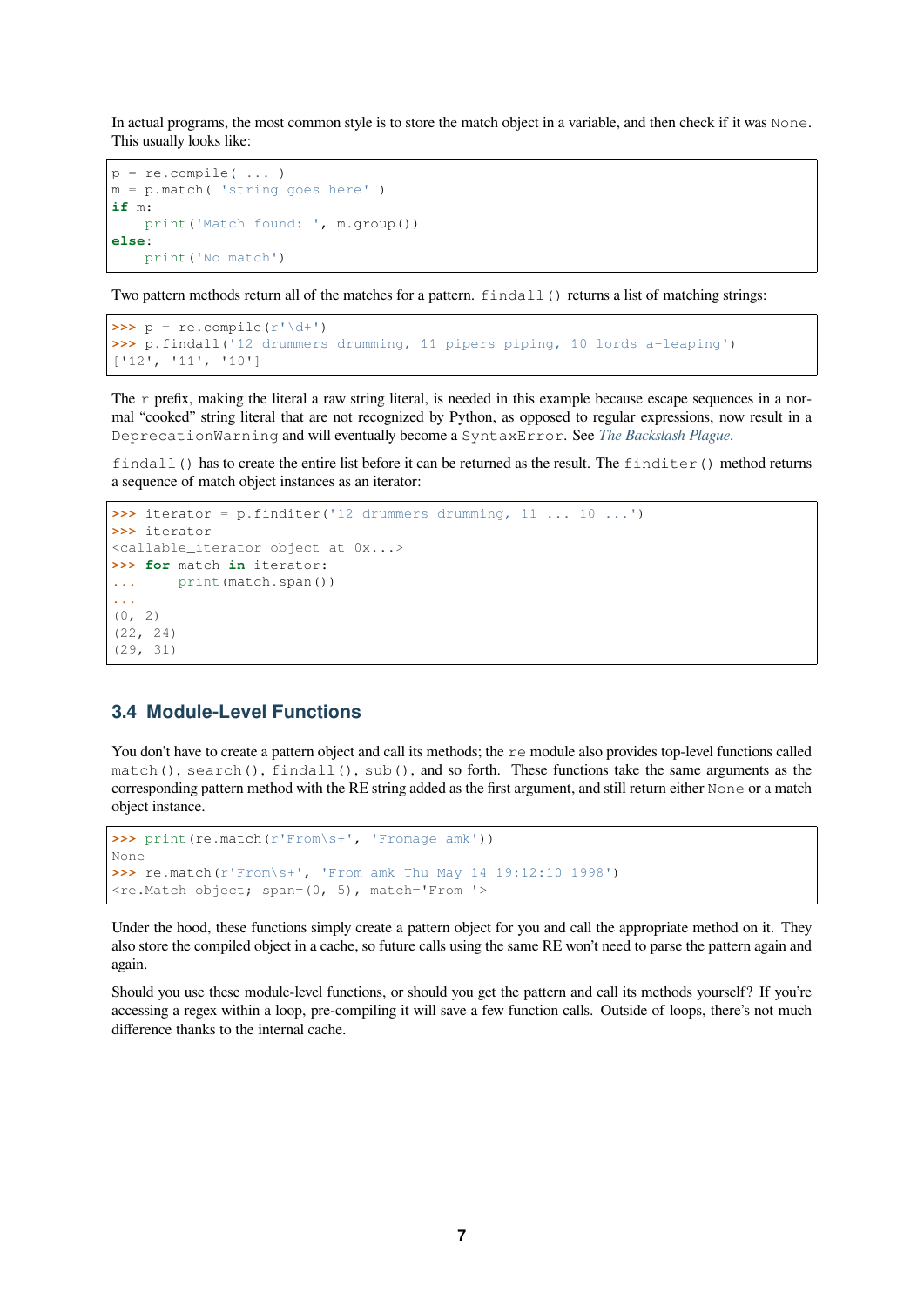### **3.5 Compilation Flags**

<span id="page-7-0"></span>Compilation flags let you modify some aspects of how regular expressions work. Flags are available in the  $r \in \text{module}$ under two names, a long name such as IGNORECASE and a short, one-letter form such as I. (If you're familiar with Perl's pattern modifiers, the one-letter forms use the same letters; the short form of re.VERBOSE is re.X, for example.) Multiple flags can be specified by bitwise OR-ing them;  $r \in I \mid r \in M$  sets both the I and M flags, for example.

Here's a table of the available flags, followed by a more detailed explanation of each one.

| Flag                 | Meaning                                                                                    |
|----------------------|--------------------------------------------------------------------------------------------|
| ASCII, A             | Makes several escapes like $\w$ , $\b$ , $\s$ and $\d$ match only on ASCII characters with |
|                      | the respective property.                                                                   |
| DOTALL, S            | Make. match any character, including newlines.                                             |
| IGNORECASE, I        | Do case-insensitive matches.                                                               |
| LOCALE, L            | Do a locale-aware match.                                                                   |
| MULTILINE, M         | Multi-line matching, affecting $\land$ and $\Diamond$ .                                    |
| VERBOSE, X (for 'ex- | Enable verbose REs, which can be organized more cleanly and understandably.                |
| tended')             |                                                                                            |

#### **I**

### **IGNORECASE**

Perform case-insensitive matching; character class and literal strings will match letters by ignoring case. For example, [A-Z] will match lowercase letters, too. Full Unicode matching also works unless the ASCII flag is used to disable non-ASCII matches. When the Unicode patterns  $[a-z]$  or  $[A-Z]$  are used in combination with the IGNORECASE flag, they will match the 52 ASCII letters and 4 additional non-ASCII letters: 'İ' (U+0130, Latin capital letter I with dot above), 'ı' (U+0131, Latin small letter dotless i), 'ſ' (U+017F, Latin small letter long s) and 'K' (U+212A, Kelvin sign). Spam will match 'Spam', 'spam', 'spAM', or 'f pam' (the latter is matched only in Unicode mode). This lowercasing doesn't take the current locale into account; it will if you also set the LOCALE flag.

### **L**

### **LOCALE**

Make  $\wedge w$ ,  $\wedge w$ ,  $\wedge b$ ,  $\wedge$  and case-insensitive matching dependent on the current locale instead of the Unicode database.

Locales are a feature of the C library intended to help in writing programs that take account of language differences. For example, if you're processing encoded French text, you'd want to be able to write  $\forall w+$  to match words, but  $\wedge$  only matches the character class  $[A-Za-z]$  in bytes patterns; it won't match bytes corresponding to é or ç. If your system is configured properly and a French locale is selected, certain C functions will tell the program that the byte corresponding to é should also be considered a letter. Setting the LOCALE flag when compiling a regular expression will cause the resulting compiled object to use these C functions for  $\wedge w$ ; this is slower, but also enables  $\wedge w$  to match French words as you'd expect. The use of this flag is discouraged in Python 3 as the locale mechanism is very unreliable, it only handles one "culture" at a time, and it only works with 8-bit locales. Unicode matching is already enabled by default in Python 3 for Unicode (str) patterns, and it is able to handle different locales/languages.

#### **M**

#### **MULTILINE**

(^ and \$ haven't been explained yet; they'll be introduced in section *More Metacharacters*.)

Usually  $\gamma$  matches only at the beginning of the string, and  $\gamma$  matches only at the end of the string and immediately before the newline (if any) at the end of the string. When this flag is specified,  $\land$  matches at the beginning of the string and at the beginning of each line within the string, immediately following each newline. Similarly, the \$ metacharacter matches either at the end of the string and at th[e end of each line \(imm](#page-8-1)ediately preceding each newline).

### **S**

**DOTALL**

Makes the '.' special character match any character at all, including a newline; without this flag, '.' will match anything *except* a newline.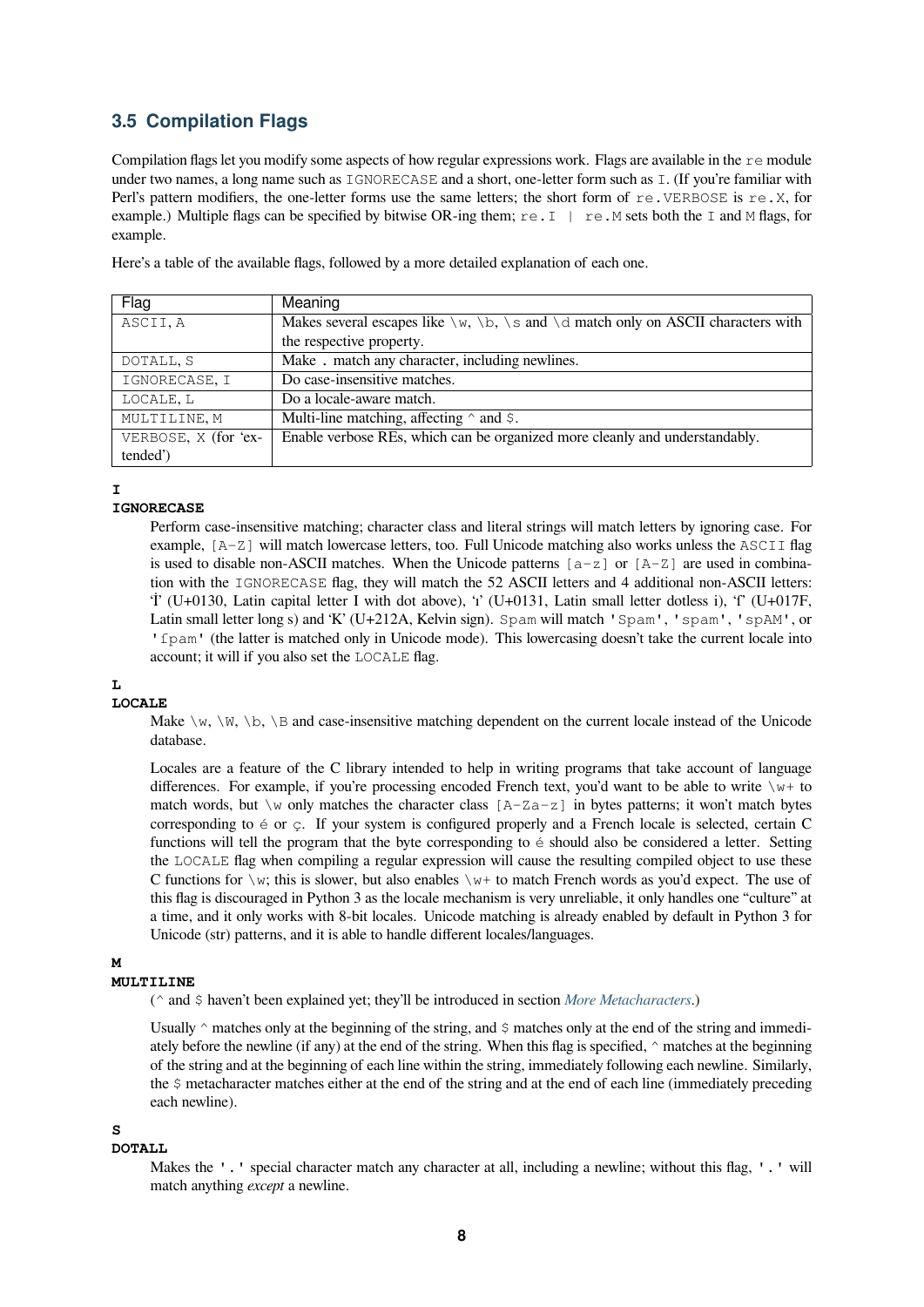#### **A**

#### **ASCII**

Make  $\wedge w$ ,  $\wedge w$ ,  $\wedge b$ ,  $\wedge s$  and  $\wedge s$  perform ASCII-only matching instead of full Unicode matching. This is only meaningful for Unicode patterns, and is ignored for byte patterns.

#### **X**

#### **VERBOSE**

This flag allows you to write regular expressions that are more readable by granting you more flexibility in how you can format them. When this flag has been specified, whitespace within the RE string is ignored, except when the whitespace is in a character class or preceded by an unescaped backslash; this lets you organize and indent the RE more clearly. This flag also lets you put comments within a RE that will be ignored by the engine; comments are marked by a '#' that's neither in a character class or preceded by an unescaped backslash.

For example, here's a RE that uses  $re$ . VERBOSE; see how much easier it is to read?

```
charref = re.compile(r"""
&[#] # Start of a numeric entity reference
\left(0[0-7]+ \# Octal form
  | [0-9]+ # Decimal form
  | x[0-9a-fA-F]+ # Hexadecimal form
)
                  # Trailing semicolon
""", re.VERBOSE)
```
Without the verbose setting, the RE would look like this:

```
charref = re.compile("&# (0[0-7]+")"|[0-9]+"
                     "|x[0-9a-fA-F]+;"
```
In the above example, Python's automatic concatenation of string literals has been used to break up the RE into smaller pieces, but it's still more difficult to understand than the version using re.VERBOSE.

### <span id="page-8-0"></span>**4 More Pattern Power**

So far we've only covered a part of the features of regular expressions. In this section, we'll cover some new metacharacters, and how to use groups to retrieve portions of the text that was matched.

### <span id="page-8-1"></span>**4.1 More Metacharacters**

There are some metacharacters that we haven't covered yet. Most of them will be covered in this section.

Some of the remaining metacharacters to be discussed are *zero-width assertions*. They don't cause the engine to advance through the string; instead, they consume no characters at all, and simply succeed or fail. For example,  $\setminus$  is an assertion that the current position is located at a word boundary; the position isn't changed by the  $\bmod$  at all. This means that zero-width assertions should never be repeated, because if they match once at a given location, they can obviously be matched an infinite number of times.

| Alternation, or the "or" operator. If *A* and *B* are regular expressions,  $A \mid B$  will match any string that matches either *A* or *B*. | has very low precedence in order to make it work reasonably when you're alternating multi-character strings. Crow|Servo will match either 'Crow' or 'Servo', not 'Cro', a 'w' or an 'S', and 'ervo'.

To match a literal ' $\| \cdot \|$ , use \ $\|$ , or enclose it inside a character class, as in  $\| \cdot \|$ .

**^** Matches at the beginning of lines. Unless the MULTILINE flag has been set, this will only match at the beginning of the string. In MULTILINE mode, this also matches immediately after each newline within the string.

For example, if you wish to match the word  $From$  only at the beginning of a line, the RE to use is  $\gamma$ From.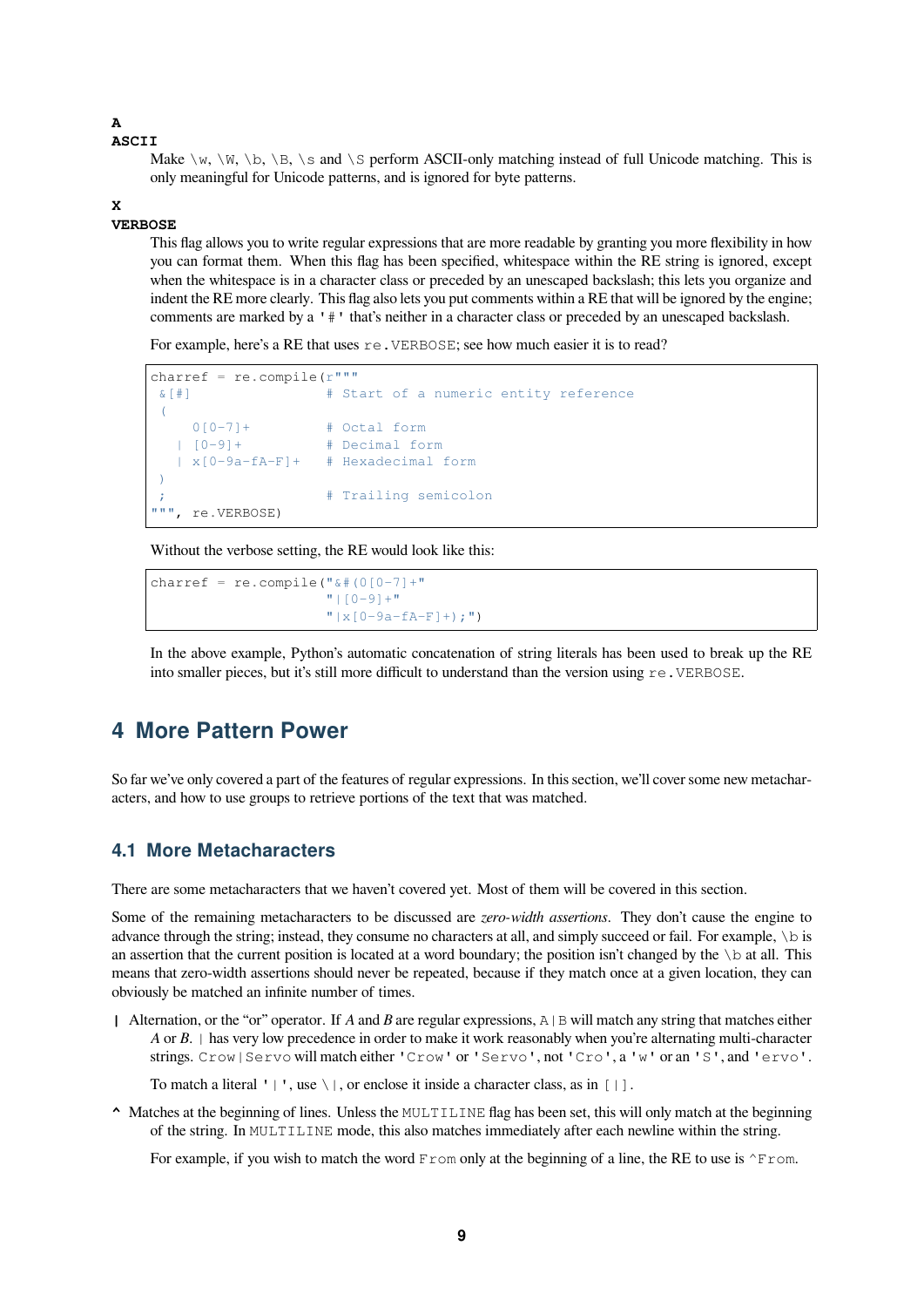```
>>> print(re.search('^From', 'From Here to Eternity'))
<re.Match object; span=(0, 4), match='From'>
>>> print(re.search('^From', 'Reciting From Memory'))
None
```
To match a literal ' $\wedge$ ', use  $\wedge$ .

**\$** Matches at the end of a line, which is defined as either the end of the string, or any location followed by a newline character.

```
>>> print(re.search('}$', '{block}'))
\langlere.Match object; span=(6, 7), match='}'>
>>> print(re.search('}$', '{block} '))
None
>>> print(re.search('}\', '{block}\n'))
<re.Match object; span=(6, 7), match='}'>
```
To match a literal ' $\zeta$ ', use  $\zeta$  or enclose it inside a character class, as in  $\zeta$ .

- **\A** Matches only at the start of the string. When not in MULTILINE mode,  $\setminus$ A and  $\land$  are effectively the same. In MULTILINE mode, they're different:  $\lambda$  still matches only at the beginning of the string, but  $\land$  may match at any location inside the string that follows a newline character.
- **\Z** Matches only at the end of the string.
- **\b** Word boundary. This is a zero-width assertion that matches only at the beginning or end of a word. A word is defined as a sequence of alphanumeric characters, so the end of a word is indicated by whitespace or a non-alphanumeric character.

The following example matches class only when it's a complete word; it won't match when it's contained inside another word.

```
\Rightarrow p = re.compile(r'\bclass\b')>>> print(p.search('no class at all'))
<re.Match object; span=(3, 8), match='class'>
>>> print(p.search('the declassified algorithm'))
None
>>> print(p.search('one subclass is'))
None
```
There are two subtleties you should remember when using this special sequence. First, this is the worst collision between Python's string literals and regular expression sequences. In Python's string literals, \b is the backspace character, ASCII value 8. If you're not using raw strings, then Python will convert the  $\setminus$ b to a backspace, and your RE won't match as you expect it to. The following example looks the same as our previous RE, but omits the 'r' in front of the RE string.

```
\rightarrow \rightarrow p = re.compile('\bolas\b')>>> print(p.search('no class at all'))
None
>>> print(p.search('\b' + 'class' + '\b'))
<re.Match object; span=(0, 7), match='\x08class\x08'>
```
Second, inside a character class, where there's no use for this assertion, \b represents the backspace character, for compatibility with Python's string literals.

**\B** Another zero-width assertion, this is the opposite of \b, only matching when the current position is not at a word boundary.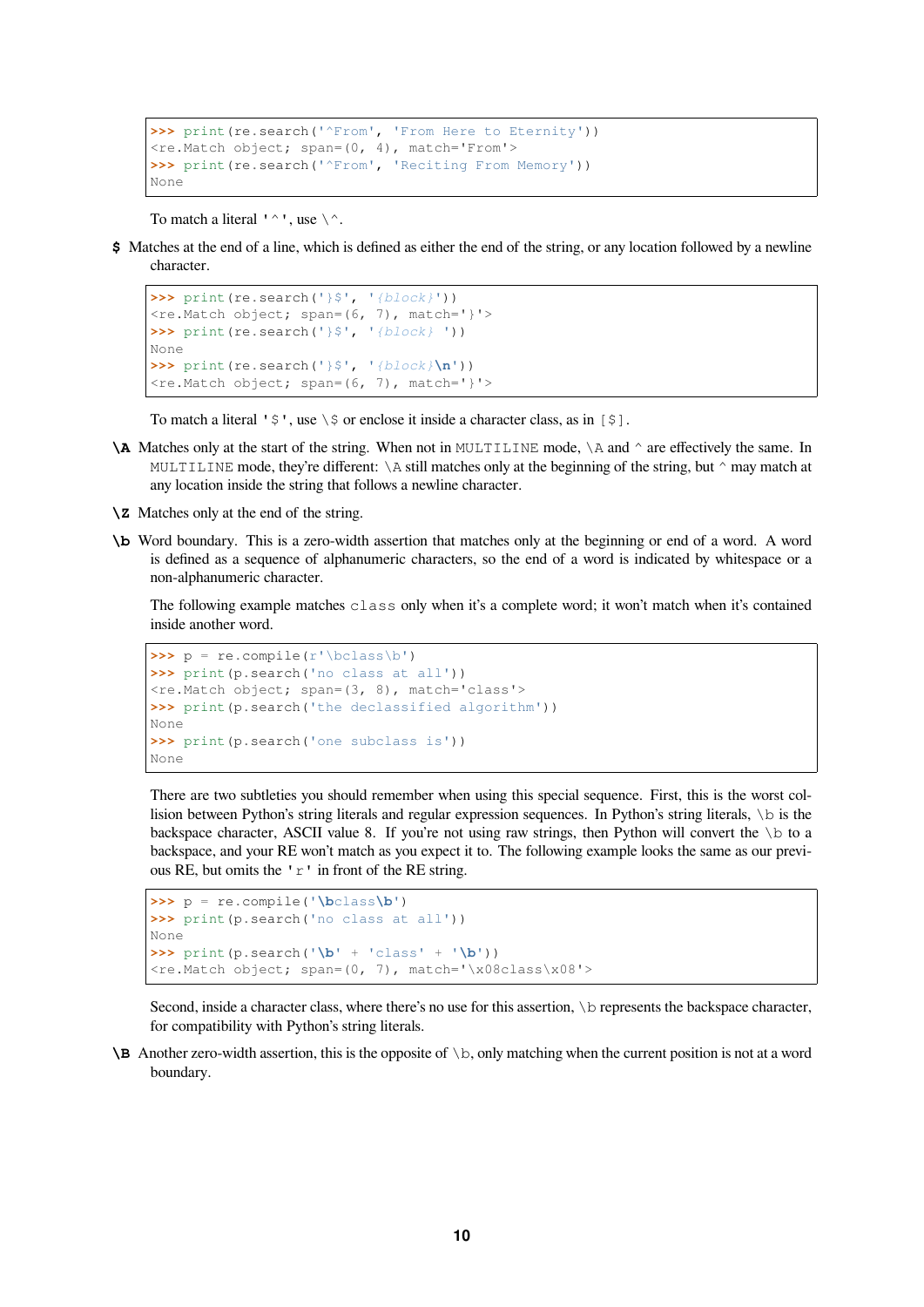### <span id="page-10-0"></span>**4.2 Grouping**

Frequently you need to obtain more information than just whether the RE matched or not. Regular expressions are often used to dissect strings by writing a RE divided into several subgroups which match different components of interest. For example, an RFC-822 header line is divided into a header name and a value, separated by a ':', like this:

```
From: author@example.com
User-Agent: Thunderbird 1.5.0.9 (X11/20061227)
MIME-Version: 1.0
To: editor@example.com
```
This can be handled by writing a regular expression which matches an entire header line, and has one group which matches the header name, and another group which matches the header's value.

Groups are marked by the  $'(', '')'$  metacharacters.  $'(' and '')'$  have much the same meaning as they do in mathematical expressions; they group together the expressions contained inside them, and you can repeat the contents of a group with a repeating qualifier, such as  $*, +, ?$ , or  $\{m, n\}$ . For example,  $(ab) *$  will match zero or more repetitions of ab.

```
\Rightarrow \Rightarrow p = re.compile('(ab) *')>>> print(p.match('ababababab').span())
(0, 10)
```
Groups indicated with '(', ')' also capture the starting and ending index of the text that they match; this can be retrieved by passing an argument to group(), start(), end(), and span(). Groups are numbered starting with 0. Group 0 is always present; it's the whole RE, so match object methods all have group 0 as their default argument. Later we'll see how to express groups that don't capture the span of text that they match.

```
\Rightarrow \Rightarrow p = re.compile('(a)b')>>> m = p.match('ab')
>>> m.group()
'ab'
>>> m.group(0)
'ab'
```
Subgroups are numbered from left to right, from 1 upward. Groups can be nested; to determine the number, just count the opening parenthesis characters, going from left to right.

```
\Rightarrow \Rightarrow p = re^{i} compile('(a(b)c)d')
>>> m = p.match('abcd')
>>> m.group(0)
'abcd'
>>> m.group(1)
'abc'
>>> m.group(2)
'b'
```
group () can be passed multiple group numbers at a time, in which case it will return a tuple containing the corresponding values for those groups.

```
>>> m.group(2,1,2)
('b', 'abc', 'b')
```
The  $\alpha$  coups () method returns a tuple containing the strings for all the subgroups, from 1 up to however many there are.

**>>>** m.groups() ('abc', 'b')

Backreferences in a pattern allow you to specify that the contents of an earlier capturing group must also be found at the current location in the string. For example,  $\setminus 1$  will succeed if the exact contents of group 1 can be found at the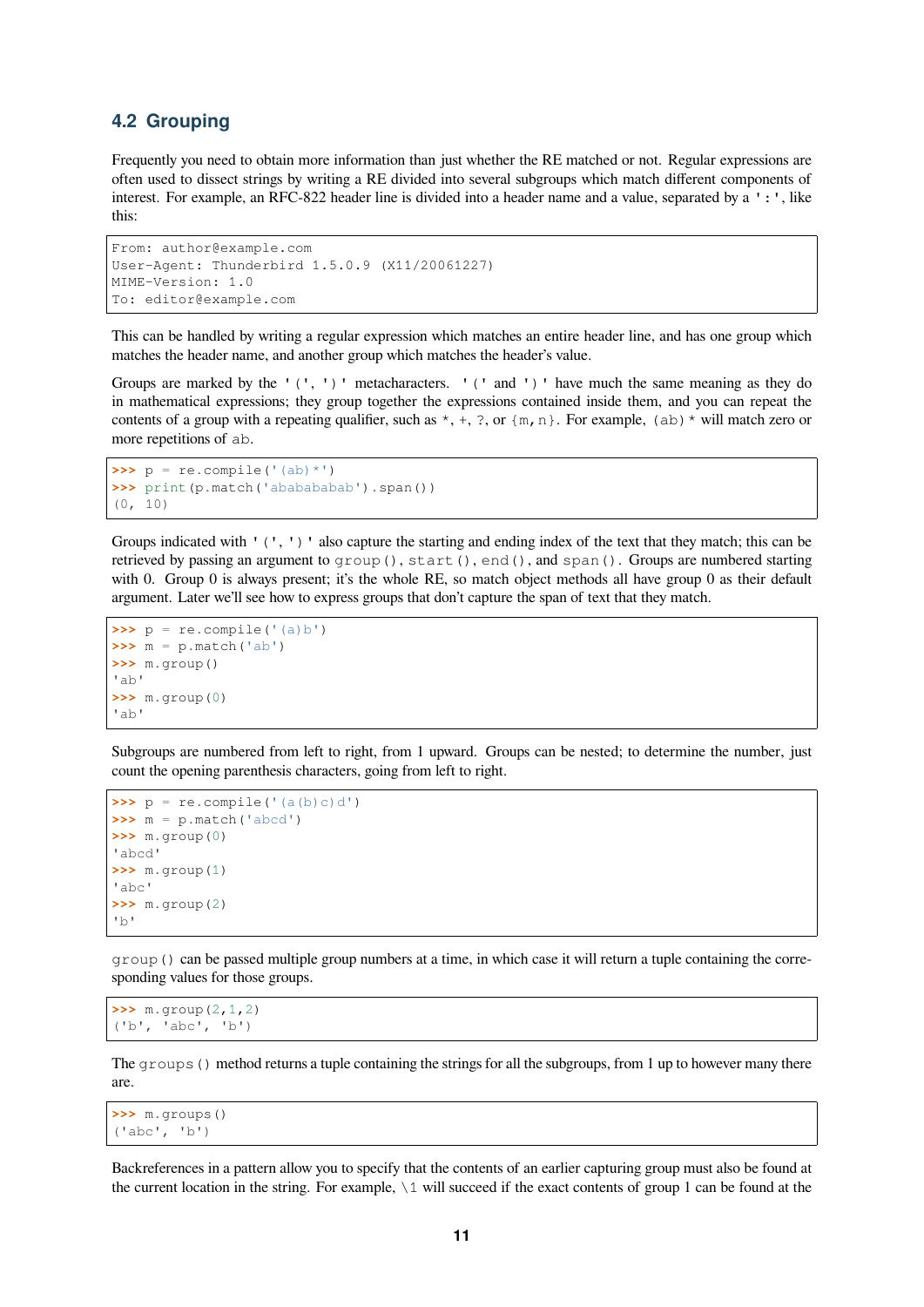current position, and fails otherwise. Remember that Python's string literals also use a backslash followed by numbers to allow including arbitrary characters in a string, so be sure to use a raw string when incorporating backreferences in a RE.

For example, the following RE detects doubled words in a string.

```
>>> p = re.compile(r'\b(\w+)\s+\1\b')>>> p.search('Paris in the the spring').group()
'the the'
```
Backreferences like this aren't often useful for just searching through a string — there are few text formats which repeat data in this way — but you'll soon find out that they're *very* useful when performing string substitutions.

### <span id="page-11-0"></span>**4.3 Non-capturing and Named Groups**

Elaborate REs may use many groups, both to capture substrings of interest, and to group and structure the RE itself. In complex REs, it becomes difficult to keep track of the group numbers. There are two features which help with this problem. Both of them use a common syntax for regular expression extensions, so we'll look at that first.

Perl 5 is well known for its powerful additions to standard regular expressions. For these new features the Perl developers couldn't choose new single-keystroke metacharacters or new special sequences beginning with \ without making Perl's regular expressions confusingly different from standard REs. If they chose & as a new metacharacter, for example, old expressions would be assuming that  $\&$  was a regular character and wouldn't have escaped it by writing  $\setminus$  & or  $\lceil$  &  $\rceil$ .

The solution chosen by the Perl developers was to use (?...) as the extension syntax. ? immediately after a parenthesis was a syntax error because the ? would have nothing to repeat, so this didn't introduce any compatibility problems. The characters immediately after the ? indicate what extension is being used, so ( $? = f \circ \circ$ ) is one thing (a positive lookahead assertion) and  $(2: f \circ \circ)$  is something else (a non-capturing group containing the subexpression foo).

Python supports several of Perl's extensions and adds an extension syntax to Perl's extension syntax. If the first character after the question mark is a P, you know that it's an extension that's specific to Python.

Now that we've looked at the general extension syntax, we can return to the features that simplify working with groups in complex REs.

Sometimes you'll want to use a group to denote a part of a regular expression, but aren't interested in retrieving the group's contents. You can make this fact explicit by using a non-capturing group:  $(2:...)$ , where you can replace the ... with any other regular expression.

```
\Rightarrow m = re.match("([abc]) +". "abc")
>>> m.groups()
(' c', )\Rightarrow m = re.\text{match}("(?:[abc]) + ", "abc")>>> m.groups()
()
```
Except for the fact that you can't retrieve the contents of what the group matched, a non-capturing group behaves exactly the same as a capturing group; you can put anything inside it, repeat it with a repetition metacharacter such as  $*$ , and nest it within other groups (capturing or non-capturing).  $(?:...)$  is particularly useful when modifying an existing pattern, since you can add new groups without changing how all the other groups are numbered. It should be mentioned that there's no performance difference in searching between capturing and non-capturing groups; neither form is any faster than the other.

A more significant feature is named groups: instead of referring to them by numbers, groups can be referenced by a name.

The syntax for a named group is one of the Python-specific extensions: (?P<name>...). *name* is, obviously, the name of the group. Named groups behave exactly like capturing groups, and additionally associate a name with a group. The match object methods that deal with capturing groups all accept either integers that refer to the group by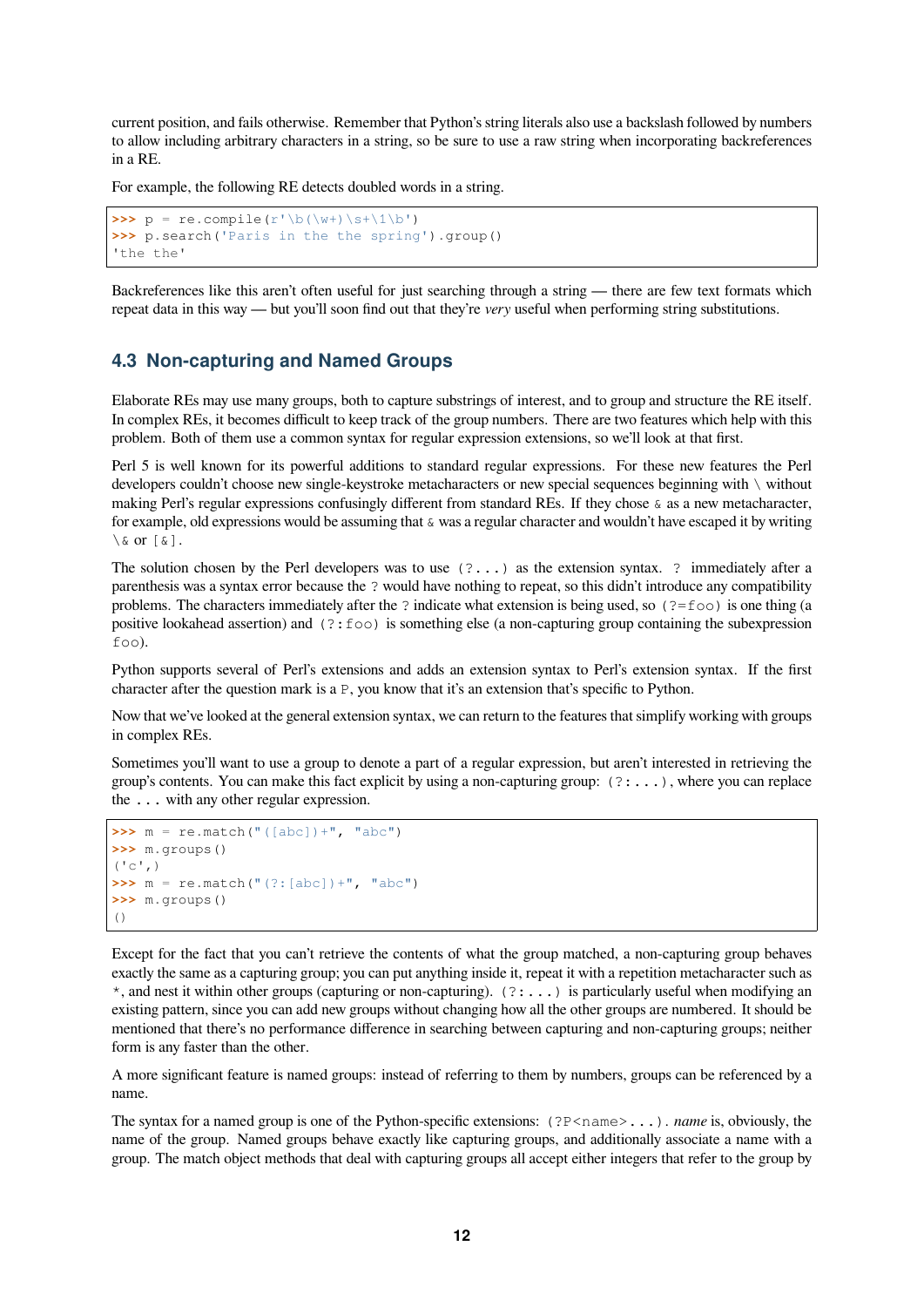number or strings that contain the desired group's name. Named groups are still given numbers, so you can retrieve information about a group in two ways:

```
>>> p = re.compile(r'(?P<word>b\w+b)')>>> m = p.search( '(((( Lots of punctuation )))' )
>>> m.group('word')
'Lots'
>>> m.group(1)
'Lots'
```
Additionally, you can retrieve named groups as a dictionary with groupdict():

```
>>> m = re.match(r'(?P<first>\w+) (?P<last>\w+)', 'Jane Doe')
>>> m.groupdict()
{'first': 'Jane', 'last': 'Doe'}
```
Named groups are handy because they let you use easily-remembered names, instead of having to remember numbers. Here's an example RE from the imaplib module:

```
InternalDate = re.compile(r'INTERNALDATE "'
        r'(?P<day>[ 123][0-9])-(?P<mon>[A-Z][a-z][a-z])-'
        r'(?P<year>[0-9][0-9][0-9][0-9])'
        r' (?P<hour>[0-9][0-9]):(?P<min>[0-9][0-9]):(?P<sec>[0-9][0-9])'
        r' (?P<zonen>[-+])(?P<zoneh>[0-9][0-9])(?P<zonem>[0-9][0-9])'
        r^{\text{m},\text{m}})
```
It's obviously much easier to retrieve m.group('zonem'), instead of having to remember to retrieve group 9.

The syntax for backreferences in an expression such as  $(\ldots)$  1 refers to the number of the group. There's naturally a variant that uses the group name instead of the number. This is another Python extension: (?P=name) indicates that the contents of the group called *name* should again be matched at the current point. The regular expression for finding doubled words,  $\b(\w+)\s+\1\b$  can also be written as  $\b(?P\w+)\s+(?P=word)\b$ :

```
>>> p = re.compile(r'\b(?P<word>\w+))\s+(?P=word)\b')>>> p.search('Paris in the the spring').group()
'the the'
```
### <span id="page-12-0"></span>**4.4 Lookahead Assertions**

Another zero-width assertion is the lookahead assertion. Lookahead assertions are available in both positive and negative form, and look like this:

- **(?=...)** Positive lookahead assertion. This succeeds if the contained regular expression, represented here by ..., successfully matches at the current location, and fails otherwise. But, once the contained expression has been tried, the matching engine doesn't advance at all; the rest of the pattern is tried right where the assertion started.
- **(?!...)** Negative lookahead assertion. This is the opposite of the positive assertion; it succeeds if the contained expression *doesn't* match at the current position in the string.

To make this concrete, let's look at a case where a lookahead is useful. Consider a simple pattern to match a filename and split it apart into a base name and an extension, separated by a .. For example, in news.rc, news is the base name, and  $r c$  is the filename's extension.

The pattern to match this is quite simple:

 $.*$ [.]. $*$ \$

Notice that the . needs to be treated specially because it's a metacharacter, so it's inside a character class to only match that specific character. Also notice the trailing  $\hat{s}$ ; this is added to ensure that all the rest of the string must be included in the extension. This regular expression matches foo.bar and autoexec.bat and sendmail.cf and printers.conf.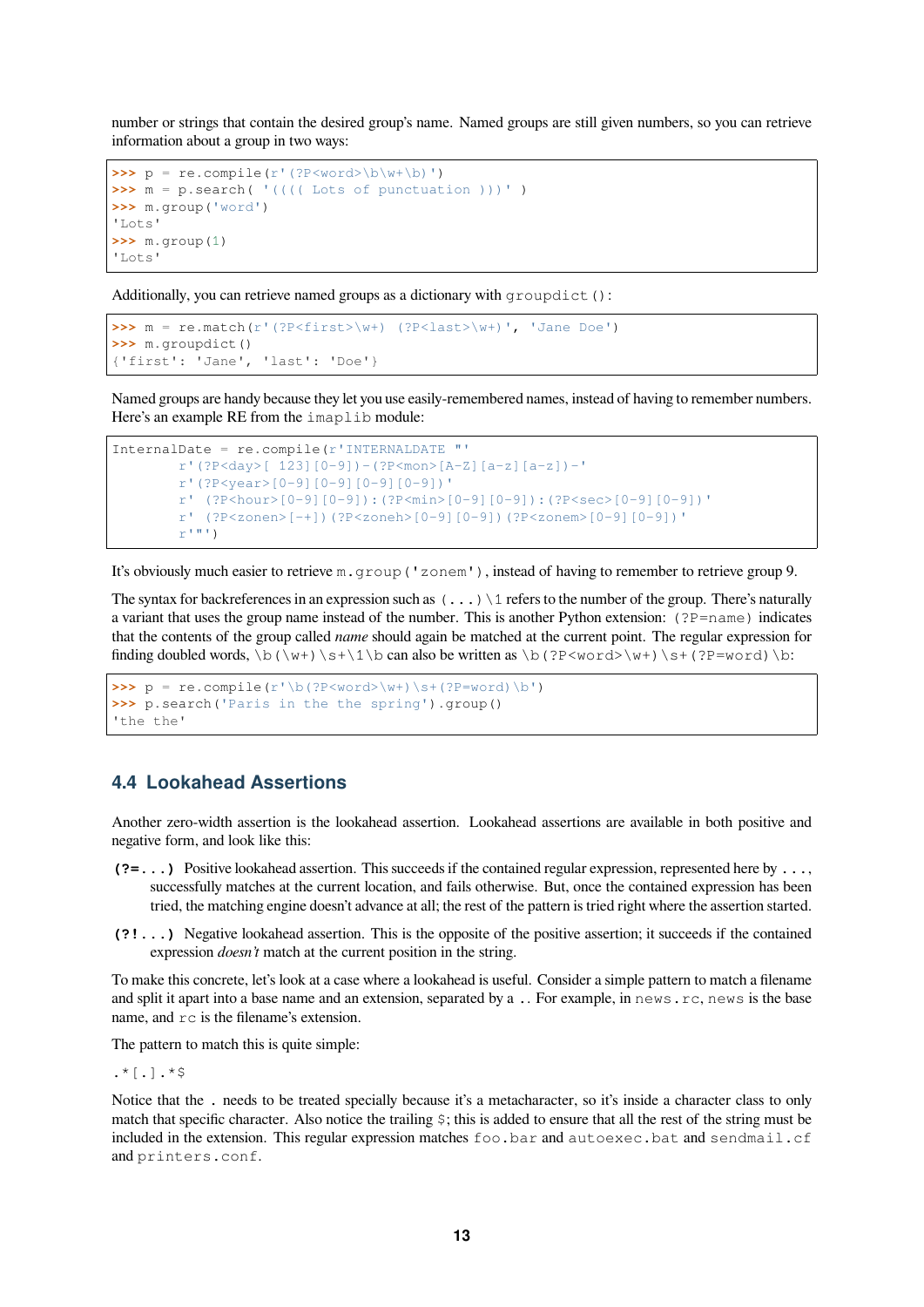Now, consider complicating the problem a bit; what if you want to match filenames where the extension is not bat? Some incorrect attempts:

 $.*$ [.] [^b].\*\$ The first attempt above tries to exclude bat by requiring that the first character of the extension is not a b. This is wrong, because the pattern also doesn't match  $f \circ \circ \circ \cdot \circ \circ f$ .

.\*[.]([^b]..|.[^a].|..[^t])\$

The expression gets messier when you try to patch up the first solution by requiring one of the following cases to match: the first character of the extension isn't b; the second character isn't a; or the third character isn't  $\pm$ . This accepts foo.bar and rejects autoexec.bat, but it requires a three-letter extension and won't accept a filename with a two-letter extension such as sendmail.cf. We'll complicate the pattern again in an effort to fix it.

.\*[.]([^b].?.?|.[^a]?.?|..?[^t]?)\$

In the third attempt, the second and third letters are all made optional in order to allow matching extensions shorter than three characters, such as sendmail.cf.

The pattern's getting really complicated now, which makes it hard to read and understand. Worse, if the problem changes and you want to exclude both bat and exe as extensions, the pattern would get even more complicated and confusing.

A negative lookahead cuts through all this confusion:

 $.*$ [.](?!bat  $$$ )[^.]\* $$$  The negative lookahead means: if the expression bat doesn't match at this point, try the rest of the pattern; if  $bat$   $\frac{1}{2}$  does match, the whole pattern will fail. The trailing  $\frac{1}{2}$  is required to ensure that something like sample.batch, where the extension only starts with bat, will be allowed. The  $[^{\wedge}]$  \* makes sure that the pattern works when there are multiple dots in the filename.

Excluding another filename extension is now easy; simply add it as an alternative inside the assertion. The following pattern excludes filenames that end in either bat or exe:

.\*[.](?!bat\$|exe\$)[^.]\*\$

### <span id="page-13-0"></span>**5 Modifying Strings**

Up to this point, we've simply performed searches against a static string. Regular expressions are also commonly used to modify strings in various ways, using the following pattern methods:

| Method/Attribute | Purpose                                                                                            |
|------------------|----------------------------------------------------------------------------------------------------|
| split()          | Split the string into a list, splitting it wherever the RE matches                                 |
| sub()            | Find all substrings where the RE matches, and replace them with a different string                 |
| subn()           | Does the same thing as $\text{sub}(t)$ , but returns the new string and the number of replacements |

### <span id="page-13-1"></span>**5.1 Splitting Strings**

The  $split$  () method of a pattern splits a string apart wherever the RE matches, returning a list of the pieces. It's similar to the split() method of strings but provides much more generality in the delimiters that you can split by; string split() only supports splitting by whitespace or by a fixed string. As you'd expect, there's a module-level re.split() function, too.

 $\text{split} = 0$ 

Split *string* by the matches of the regular expression. If capturing parentheses are used in the RE, then their contents will also be returned as part of the resulting list. If *maxsplit* is nonzero, at most *maxsplit* splits are performed.

You can limit the number of splits made, by passing a value for *maxsplit*. When *maxsplit* is nonzero, at most *maxsplit* splits will be made, and the remainder of the string is returned as the final element of the list. In the following example, the delimiter is any sequence of non-alphanumeric characters.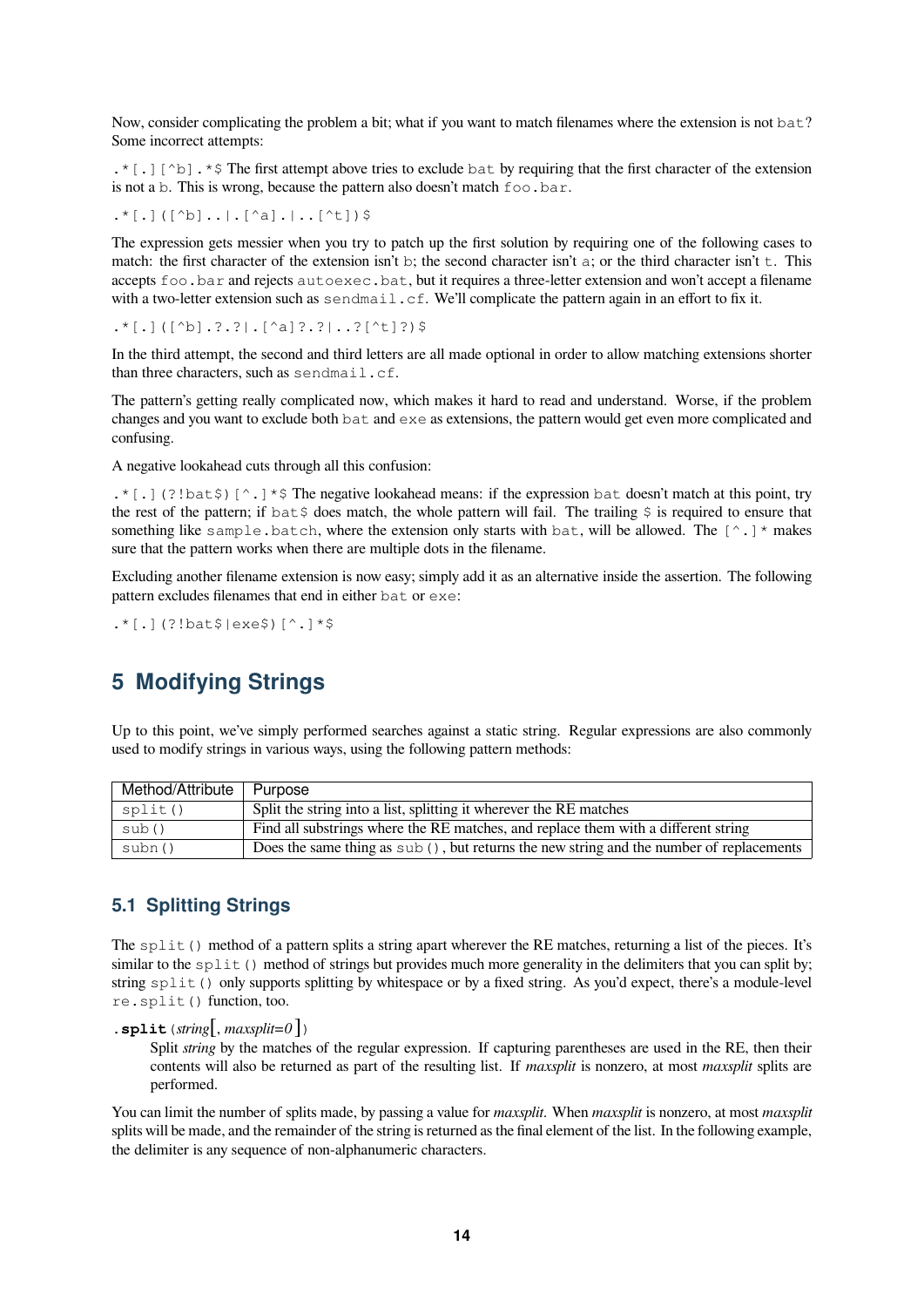```
\Rightarrow p = re^{i} compile(r' \W')
>>> p.split('This is a test, short and sweet, of split().')
['This', 'is', 'a', 'test', 'short', 'and', 'sweet', 'of', 'split', '']
>>> p.split('This is a test, short and sweet, of split().', 3)
['This', 'is', 'a', 'test, short and sweet, of split().']
```
Sometimes you're not only interested in what the text between delimiters is, but also need to know what the delimiter was. If capturing parentheses are used in the RE, then their values are also returned as part of the list. Compare the following calls:

```
\Rightarrow \Rightarrow p = re.compile(r'\W'')\Rightarrow p2 = re.compile(r'(\W+)^{\prime})>>> p.split('This... is a test.')
['This', 'is', 'a', 'test', '']
>>> p2.split('This... is a test.')
['This', '... ', 'is', ' ', 'a', ' ', 'test', '.', '']
```
The module-level function  $re$ .  $split$  () adds the RE to be used as the first argument, but is otherwise the same.

```
>>> re.split(r'[\W]+', 'Words, words, words.')
['Words', 'words', 'words', '']
>>> re.split(r'([\W]+)', 'Words, words, words.')
['Words', ', ', 'words', ', ', 'words', '.', '']
>>> re.split(r'[\W]+', 'Words, words, words.', 1)
['Words', 'words, words.']
```
### <span id="page-14-0"></span>**5.2 Search and Replace**

Another common task is to find all the matches for a pattern, and replace them with a different string. The sub() method takes a replacement value, which can be either a string or a function, and the string to be processed.

```
.sub(replacement, string[, count=0 ])
```
Returns the string obtained by replacing the leftmost non-overlapping occurrences of the RE in *string* by the replacement *replacement*. If the pattern isn't found, *string* is returned unchanged.

The optional argument *count* is the maximum number of pattern occurrences to be replaced; *count* must be a non-negative integer. The default value of 0 means to replace all occurrences.

Here's a simple example of using the sub() method. It replaces colour names with the word colour:

```
>>> p = re.compile('(blue|white|red)')
>>> p.sub('colour', 'blue socks and red shoes')
'colour socks and colour shoes'
>>> p.sub('colour', 'blue socks and red shoes', count=1)
'colour socks and red shoes'
```
The subn() method does the same work, but returns a 2-tuple containing the new string value and the number of replacements that were performed:

```
>>> p = re.compile('(blue|white|red)')
>>> p.subn('colour', 'blue socks and red shoes')
('colour socks and colour shoes', 2)
>>> p.subn('colour', 'no colours at all')
('no colours at all', 0)
```
Empty matches are replaced only when they're not adjacent to a previous empty match.

```
>>> p = re.compile('x*')
>>> p.sub('-', 'abxd')
'-a-b--d-'
```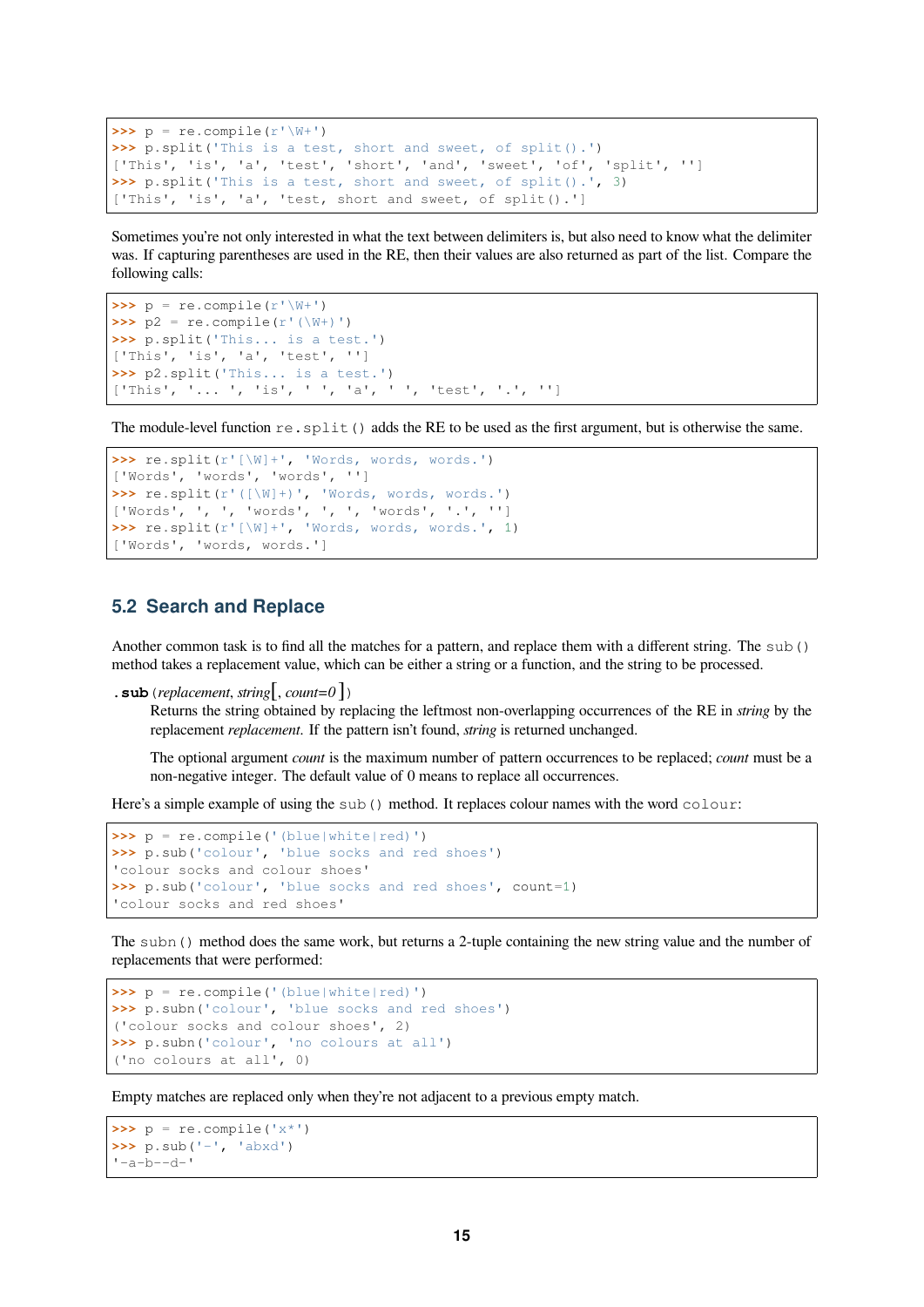If *replacement* is a string, any backslash escapes in it are processed. That is,  $\ln$  is converted to a single newline character,  $\ln x$  is converted to a carriage return, and so forth. Unknown escapes such as  $\sin x \leq x$  are left alone. Backreferences, such as  $\setminus$  6, are replaced with the substring matched by the corresponding group in the RE. This lets you incorporate portions of the original text in the resulting replacement string.

This example matches the word section followed by a string enclosed in  $\{, \}$ , and changes section to subsection:

```
\Rightarrow \Rightarrow p = re.compile('section{ ( ^{\wedge})}^{\star} ) ', re.VERBOSE)>>> p.sub(r'subsection{\1}','section{First} section{second}')
'subsection{First} subsection{second}'
```
There's also a syntax for referring to named groups as defined by the  $(?P < name > ...)$  syntax.  $\qquad \leq meme >$  will use the substring matched by the group named name, and  $\qquad \alpha$  number> uses the corresponding group number. \g<2> is therefore equivalent to \2, but isn't ambiguous in a replacement string such as \g<2>0. (\20 would be interpreted as a reference to group 20, not a reference to group 2 followed by the literal character '0'.) The following substitutions are all equivalent, but use all three variations of the replacement string.

```
>>> p = re.compile('section{ (?P<name> [^}]* ) }', re.VERBOSE)
>>> p.sub(r'subsection{\1}','section{First}')
'subsection{First}'
>>> p.sub(r'subsection{\g<1>}','section{First}')
'subsection{First}'
>>> p.sub(r'subsection{\g<name>}','section{First}')
'subsection{First}'
```
*replacement* can also be a function, which gives you even more control. If *replacement* is a function, the function is called for every non-overlapping occurrence of *pattern*. On each call, the function is passed a match object argument for the match and can use this information to compute the desired replacement string and return it.

In the following example, the replacement function translates decimals into hexadecimal:

```
>>> def hexrepl(match):
... "Return the hex string for a decimal number"
... value = int(match.group())
... return hex(value)
...
\Rightarrow \Rightarrow p = re.compile(r' \ddot{\ddot{\theta}})>>> p.sub(hexrepl, 'Call 65490 for printing, 49152 for user code.')
'Call 0xffd2 for printing, 0xc000 for user code.'
```
When using the module-level  $r_{e}$ ,  $s_{ub}$  () function, the pattern is passed as the first argument. The pattern may be provided as an object or as a string; if you need to specify regular expression flags, you must either use a pattern object as the first parameter, or use embedded modifiers in the pattern string, e.g. sub("(?i)b+", "x", "bbbb BBBB") returns 'x x'.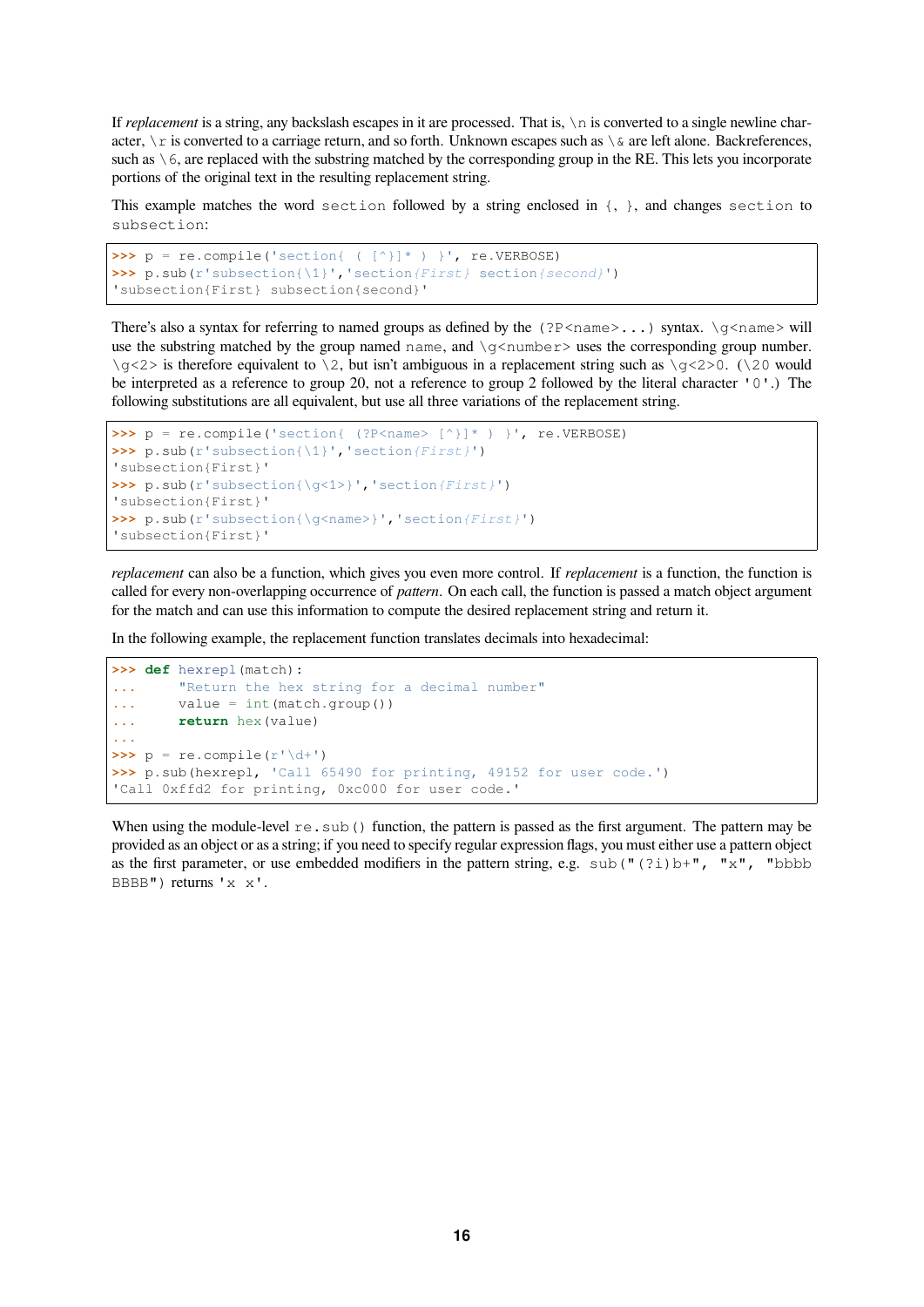### <span id="page-16-0"></span>**6 Common Problems**

Regular expressions are a powerful tool for some applications, but in some ways their behaviour isn't intuitive and at times they don't behave the way you may expect them to. This section will point out some of the most common pitfalls.

### <span id="page-16-1"></span>**6.1 Use String Methods**

Sometimes using the  $r \in \text{module}$  is a mistake. If you're matching a fixed string, or a single character class, and you're not using any re features such as the IGNORECASE flag, then the full power of regular expressions may not be required. Strings have several methods for performing operations with fixed strings and they're usually much faster, because the implementation is a single small C loop that's been optimized for the purpose, instead of the large, more generalized regular expression engine.

One example might be replacing a single fixed string with another one; for example, you might replace word with deed. re. sub() seems like the function to use for this, but consider the replace() method. Note that replace() will also replace word inside words, turning swordfish into sdeedfish, but the naive RE word would have done that, too. (To avoid performing the substitution on parts of words, the pattern would have to be \bword\b, in order to require that word have a word boundary on either side. This takes the job beyond replace()'s abilities.)

Another common task is deleting every occurrence of a single character from a string or replacing it with another single character. You might do this with something like re. sub('\n', '', S), but translate() is capable of doing both tasks and will be faster than any regular expression operation can be.

In short, before turning to the  $r e$  module, consider whether your problem can be solved with a faster and simpler string method.

### <span id="page-16-2"></span>**6.2 match() versus search()**

The match() function only checks if the RE matches at the beginning of the string while search() will scan forward through the string for a match. It's important to keep this distinction in mind. Remember, match() will only report a successful match which will start at 0; if the match wouldn't start at zero, match() will *not* report it.

```
>>> print(re.match('super', 'superstition').span())
(0, 5)
>>> print(re.match('super', 'insuperable'))
None
```
On the other hand, search() will scan forward through the string, reporting the first match it finds.

```
>>> print(re.search('super', 'superstition').span())
(0, 5)
>>> print(re.search('super', 'insuperable').span())
(2, 7)
```
Sometimes you'll be tempted to keep using re.match(), and just add. \* to the front of your RE. Resist this temptation and use re.search() instead. The regular expression compiler does some analysis of REs in order to speed up the process of looking for a match. One such analysis figures out what the first character of a match must be; for example, a pattern starting with  $C_{\text{row}}$  must match starting with a 'C'. The analysis lets the engine quickly scan through the string looking for the starting character, only trying the full match if a  $\text{C}^{\dagger}$  is found.

Adding . \* defeats this optimization, requiring scanning to the end of the string and then backtracking to find a match for the rest of the RE. Use re.search() instead.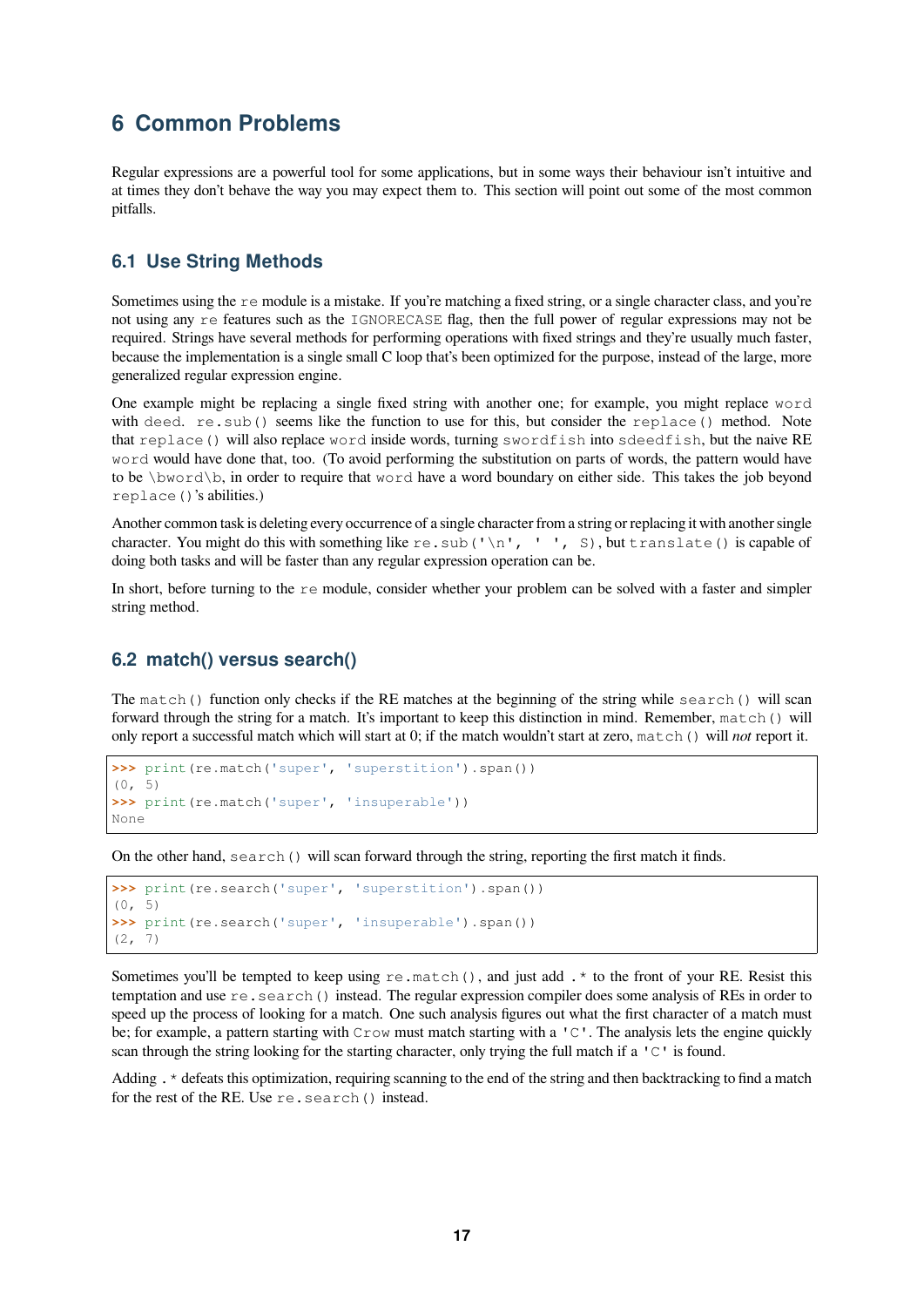### **6.3 Greedy versus Non-Greedy**

When repeating a regular expression, as in  $a^*$ , the resulting action is to consume as much of the pattern as possible. This fact often bites you when you're trying to match a pair of balanced delimiters, such as the angle brackets surrounding an HTML tag. The naive pattern for matching a single HTML tag doesn't work because of the greedy nature of  $\cdot$  \*.

```
>>> s = '<html><head><title>Title</title>'
>>> len(s)
32
>>> print(re.match('<.*>', s).span())
(0, 32)
>>> print(re.match('<.*>', s).group())
<html><head><title>Title</title>
```
The RE matches the ' $\lt'$  in ' $\lt$ html $>$ ', and the  $\star$  consumes the rest of the string. There's still more left in the RE, though, and the > can't match at the end of the string, so the regular expression engine has to backtrack character by character until it finds a match for the >. The final match extends from the '<' in '<html>' to the '>' in '</title>', which isn't what you want.

In this case, the solution is to use the non-greedy qualifiers  $\star$  ?,  $\div$  ?,  $\star$ ?,  $\circ$ ?, or  $\{m, n\}$ ?, which match as *little* text as possible. In the above example, the '>' is tried immediately after the first '<' matches, and when it fails, the engine advances a character at a time, retrying the '>' at every step. This produces just the right result:

```
>>> print(re.match('<.*?>', s).group())
<html>
```
(Note that parsing HTML or XML with regular expressions is painful. Quick-and-dirty patterns will handle common cases, but HTML and XML have special cases that will break the obvious regular expression; by the time you've written a regular expression that handles all of the possible cases, the patterns will be *very* complicated. Use an HTML or XML parser module for such tasks.)

### **6.4 Using re.VERBOSE**

By now you've probably noticed that regular expressions are a very compact notation, but they're not terribly readable. REs of moderate complexity can become lengthy collections of backslashes, parentheses, and metacharacters, making them difficult to read and understand.

For such REs, specifying the re. VERBOSE flag when compiling the regular expression can be helpful, because it allows you to format the regular expression more clearly.

The re.VERBOSE flag has several effects. Whitespace in the regular expression that *isn't* inside a character class is ignored. This means that an expression such as  $\text{dog} \mid \text{cat}$  is equivalent to the less readable  $\text{dog} \mid \text{cat}$ , but [a b] will still match the characters 'a', 'b', or a space. In addition, you can also put comments inside a RE; comments extend from a # character to the next newline. When used with triple-quoted strings, this enables REs to be formatted more neatly:

```
pat = re.compile(r"""
 \s* # Skip leading whitespace
 (?P<header>[^:]+) # Header name
\setminuss* : \qquad # Whitespace, and a colon
(?P<value>.*?) # The header's value -- *? used to
                  # lose the following trailing whitespace
\s*$ # Trailing whitespace to end-of-line
""", re.VERBOSE)
```
This is far more readable than:

pat = re.compile(r"\s\*(?P<header>[^:]+)\s\*:(?P<value>.\*?)\s\*\$")